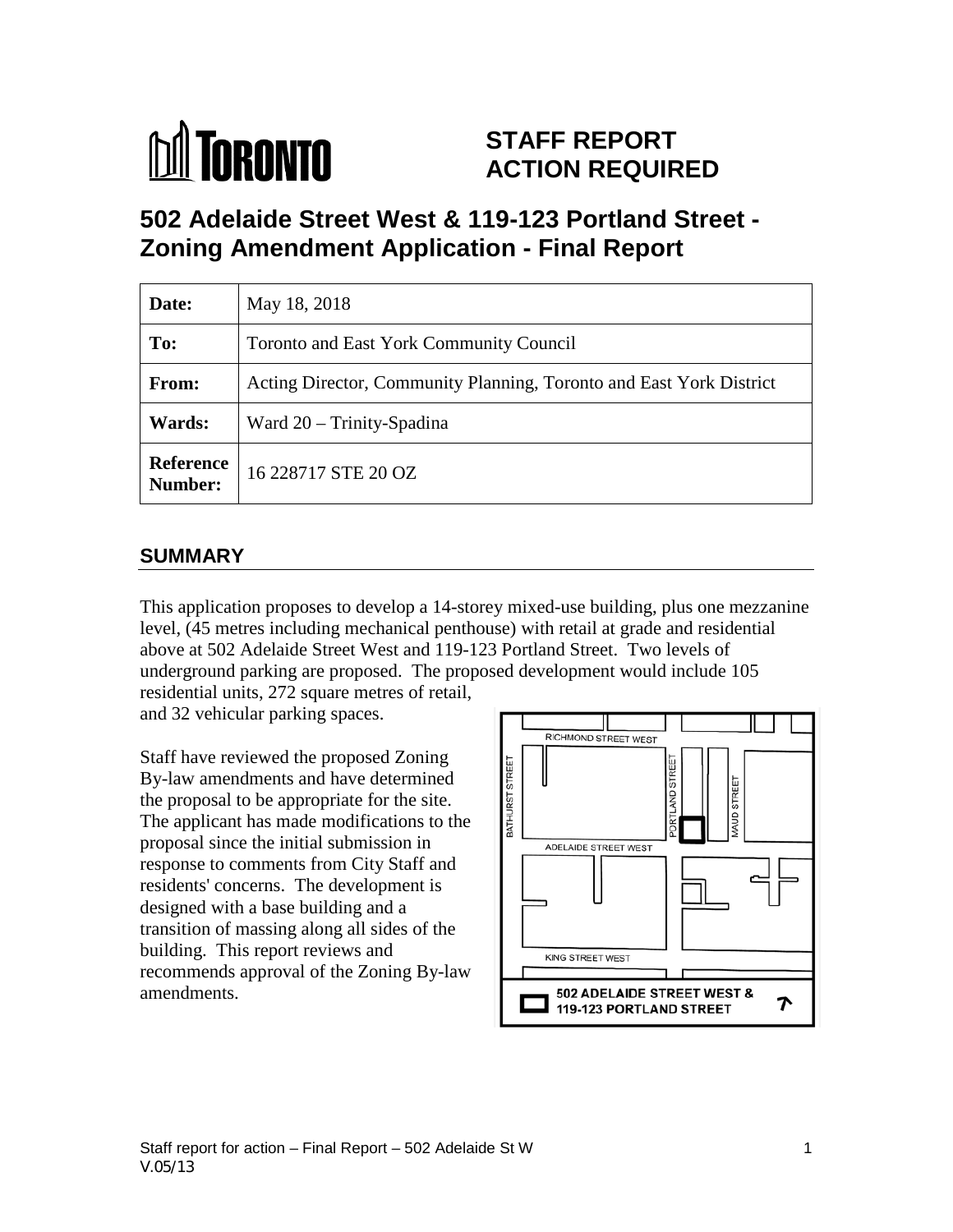### **RECOMMENDATIONS**

#### **The City Planning Division recommends that:**

- 1. City Council amend Zoning By-law 438-86 for the lands at 502 Adelaide Street West and 119-123 Portland Street substantially in accordance with the draft Zoning By-law Amendment to be available at the June 6, 2017 meeting of the Toronto and East York Community Council.
- 2. City Council amend City of Toronto Zoning By-law 569-2013 for the lands at 502 Adelaide Street West and 119-123 Portland Street substantially in accordance with the draft Zoning By-law Amendment to be available at the June 6, 2017 meeting of the Toronto and East York Community Council.
- 3. Before introducing the necessary Bills to City Council for enactment, City Council require the owner to:
	- a. Provide a revised hydrogeology assessment, geotechnical report and associated municipal servicing plans to the satisfaction of the Chief Engineer & Executive Director, Engineering & Construction Services.
	- b. Provide a revised functional servicing and stormwater management report to the satisfaction of the Chief Engineer & Executive Director, Engineering & Construction Services.
	- c. Provide any additional information/documentation as may be required by Toronto Water, Environmental Monitoring and Protection staff upon completion of the review.
	- d. Make satisfactory arrangements with the Chief Engineer &Executive Director, Engineering & Construction Services for the construction of any improvements to the municipal infrastructure, should it be determined that upgrades are required to the infrastructure to support this development, in accordance with the functional servicing report accepted by the Chief Engineer & Executive Director, Engineering &Construction Services.
	- e. Provide revised drawings showing:
		- i. That all access driveways to be used by the collection vehicle will be level (+/-8%), have a minimum vertical clearance of 4.4 m throughout, a minimum width of 4.5 m throughout, and be 6 m wide at point of ingress and egress, and a 5.5  $m<sup>2</sup>$  (minimum) collection/staging pad must be shown abutting the front of the Type G loading space, with an unencumbered vertical clearance of 6.1 m, and constructed with a level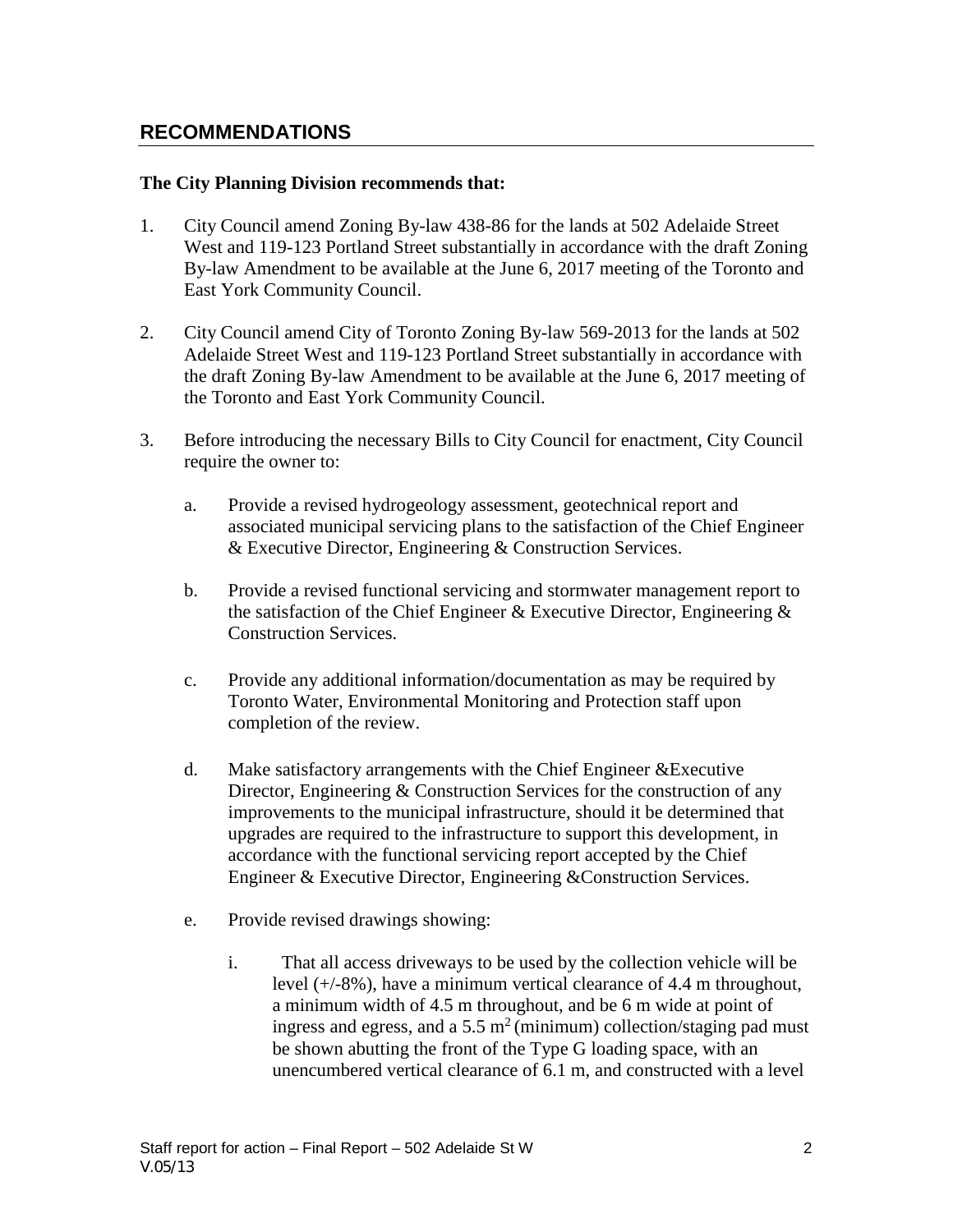grade of no more than 2% to the satisfaction of the Chief Engineer & Executive Director, Engineering & Construction Services;

- ii. The notations related to back-up manoeuvres of the City's solid waste refuse collection vehicle to:
	- A. Install and maintain of a warning system with signage and lights at the top of the underground ramp to warn motorists/vehicles of the presence of the trucks on site and to use caution;
	- B. Install and maintain a warning system installed on private property adjacent the public lane, including installation of convex mirrors if there is a possibility that pedestrians may not see reversing vehicles, to warn vehicles and pedestrians when the City's solid waste refuse collection truck is on site, to use caution; and
	- C. Designate, a fully trained employee, to be present at all times to assist the driver of the City's refuse collection vehicle with the back-up manoeuvres onto the public lane by controlling pedestrian and vehicular traffic at the exit from the loading space and at all times during garbage collection times.
- D. A 5.5 m<sup>2</sup> (minimum) collection/staging pad abutting the front of the Type G loading space, with an unencumbered vertical clearance of 6.1 m, and constructed of 200 mm reinforced concrete with a level grade of  $2\%$  ( $\pm$ );
- E. The access ramp leading to the underground garage where the ramp beings at or near a property line, with a maximum slope of 5% over a minimum distance of 6 m, as measured from the new property line into the site;
- F. The required 0.56 m wide strip of land to the full extent of the site abutting the west limit of the north-south public lane extending between Adelaide Street West and Richmond Street West to a depth of 1.2 m from the finished grade, to be conveyed to the City, free and clear of all encumbrances, save and except for utility poles; and
- G. A minimum 2.1 m pedestrian clearway, excluding the tree pit cover to the full extent of the site abutting Adelaide Street West.

### **Financial Impact**

The recommendations in this report have no financial impact.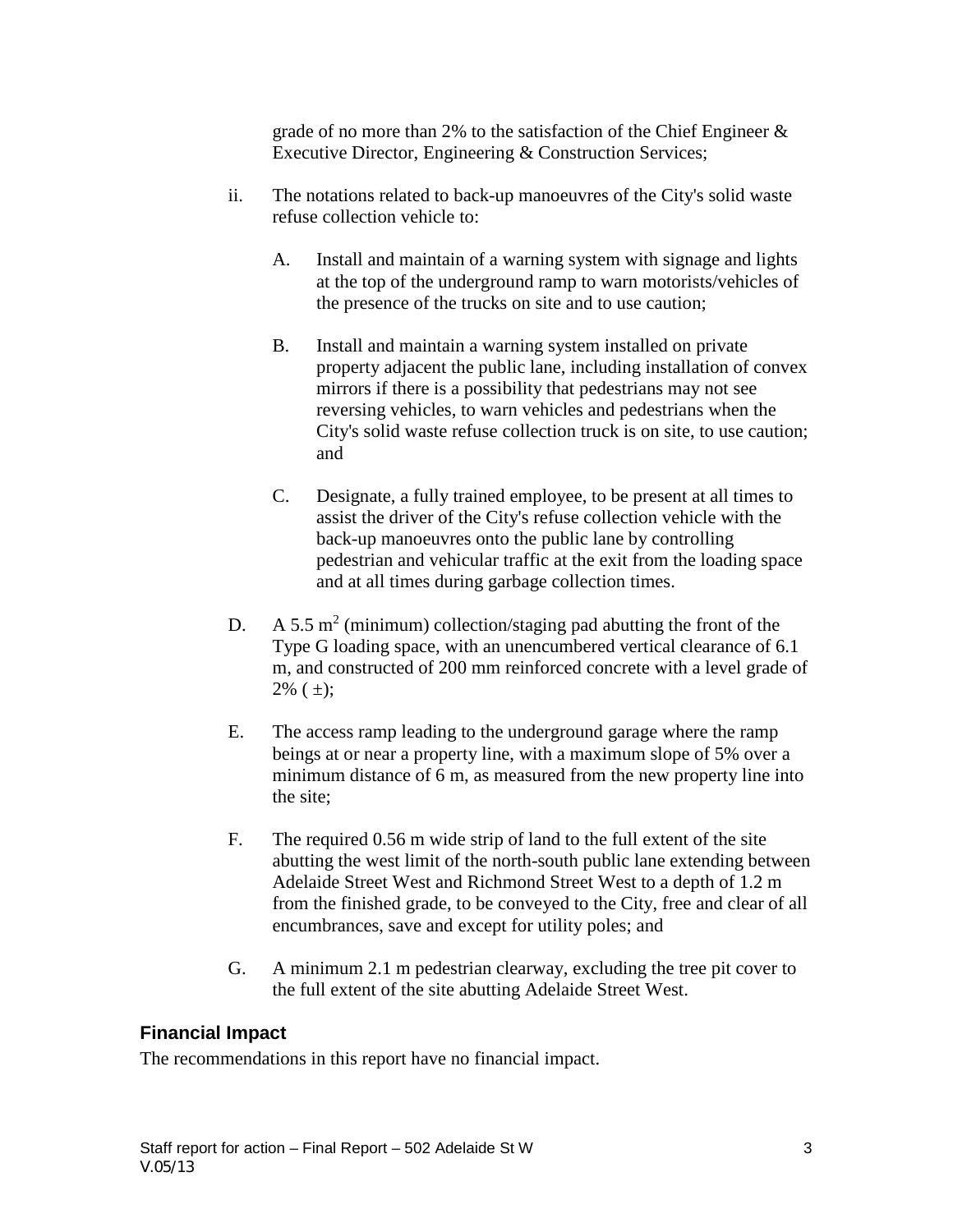### **Pre-Application Consultation**

Pre-application consultation meetings were held with the applicant on May 4, 2016, and June 15, 2016, to discuss complete application submission requirements and for City Planning staff to provide preliminary feedback on the proposal. Proposals were presented at both meetings for a 13-storey building. The proposed height was similar to what is proposed in the current application, however, the proposed stepping has been reduced for portions of the building above the  $8<sup>th</sup>$  storey from what was presented at the June 15, 2016, meeting. Preliminary concerns identified by staff at the pre-application meetings included:

- The proposed stepbacks and height;
- Potential heritage considerations;
- Need for further review of the proposed loading and parking provision and configuration; and
- Provision of 3-bedroom units.

## **DECISION HISTORY**

At its meeting of October 25, 2016, Toronto and East York Community Council (TEYCC) considered a Preliminary Report on the Zoning By-law Amendment application for 502 Adelaide Street West and 119-123 Portland Street. TEYCC directed that staff hold a community consultation meeting with landowners and residents within 120 metres of the site, and that notice of the meeting also be sent to additional residents, institutions and owners in consultation with the Ward Councillor.

The Preliminary Report is available on the City's website at: <https://www.toronto.ca/legdocs/mmis/2016/te/bgrd/backgroundfile-97866.pdf>

## **ISSUE BACKGROUND**

### **Proposal**

#### *Original Submission – September, 2016*

The applicant's original submission proposed the construction of a 12-storey mixed use building with a height of 47 metres. A 1.5 metre stepback along Portland Street was proposed above the 5th and 11th floors. A similar 1.5 metre stepback was proposed along Adelaide Street West above the 8th and 11th floors.

The proposed residential gross floor area included 37 residential units. The proposed residential units included: 9 one-bedroom units (25%), 24 two-bedroom units (65%), and 4 three-bedroom units (11%). The proposed units range in size from 452 square metres (4,864 square feet) to 106 square metres (1,146 square feet). A total of 135 square metres of indoor amenity space was proposed (3.6 square metres/unit) and 12 square metres of outdoor amenity space (0.32 square metres/unit). The indoor and outdoor amenity spaces were adjoined and located on the second floor.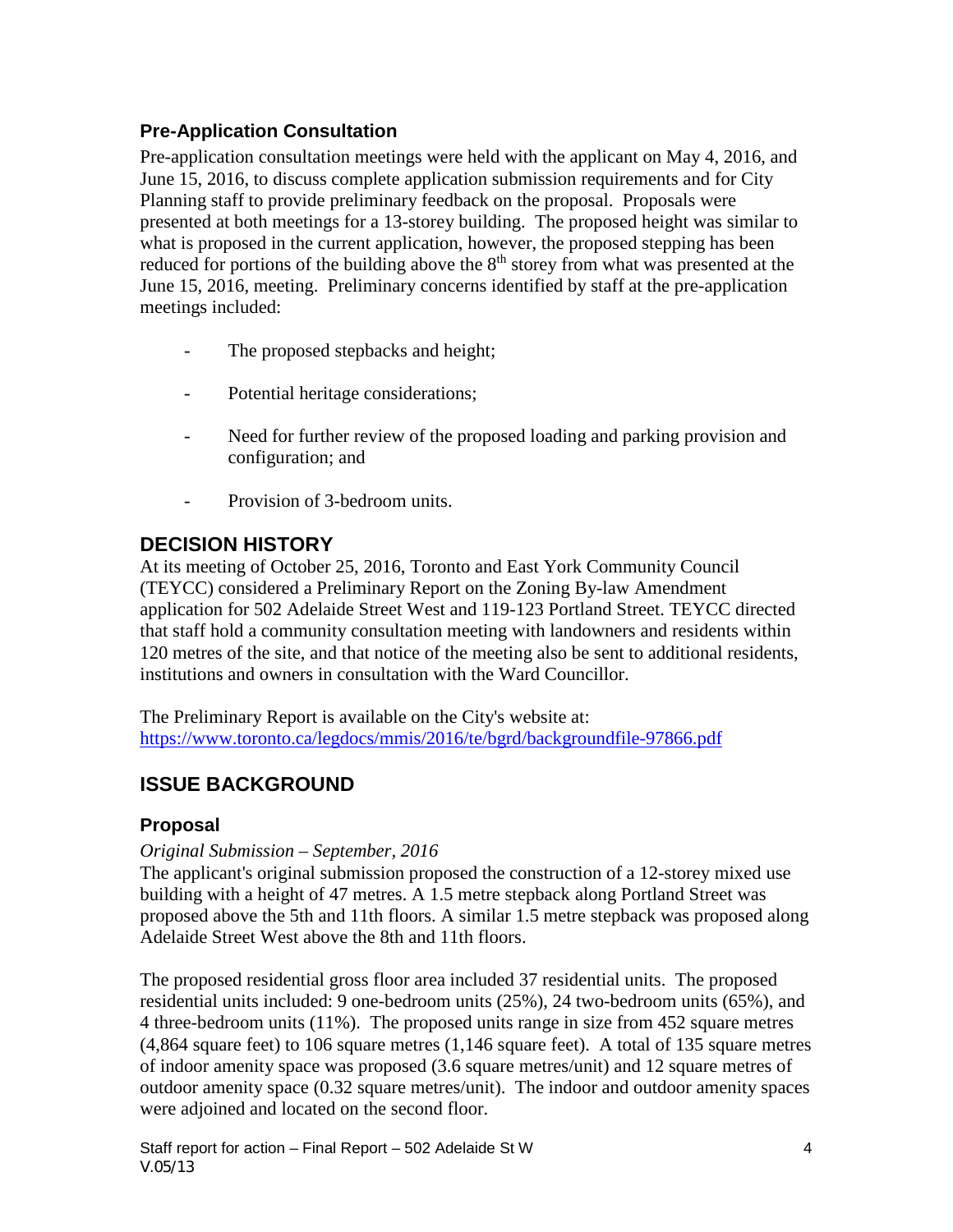#### *Final Submission – March, 2018*

The applicant submitted a revised proposal in March, 2018. The revised proposal includes a 13-storey mixed-use building plus 1 mezzanine level (45 metres, including mechanical penthouse) with retail at grade and residential above. The existing buildings on site would be demolished. The total gross floor area proposed for the development is 9,748 square metres, comprised of 9,477 square metres of residential gross floor area and 272 square metres of non-residential gross floor area. The proposed floor space index is 10.5 times the area of the lot. The building is proposed to encompass almost the entirety of the lot, with stepping proposed on the east, west, and south elevations beginning on the  $9<sup>th</sup>$  floor, and along the north elevation beginning at the 13<sup>th</sup> floor.

The proposed residential gross floor area is comprised of 105 residential units. The residential units are broken down as follows: 7 one-bedroom units (7%), 56 two-bedroom units  $(53\%)$ , 15 two-bedroom + den units  $(14\%)$  and 27 three-bedroom units  $(26\%)$ . The units range in size from 45 square metres (483 square feet) to 161 square metres (1,734 square feet). A total of 355 square metres of indoor amenity space is proposed (3.4 square metres/unit) and 85 square metres of outdoor amenity space (0.8) square metres/unit). The indoor and outdoor amenity spaces are proposed to be connected and both are located on the second floor. Access to the residential portion of the development is located on Portland Street. The proposed non-residential gross floor area is located in a retail space at grade. Access to the retail space is proposed from both Adelaide Street West and Portland Street.

The applicant is proposing sidewalk widths of approximately 3.5 – 4.7 metres on Adelaide Street West and 5 meters on Portland Street.

Two levels of underground parking are proposed, containing 32 vehicular parking spaces. Vehicular parking is proposed to be accessed from the public lane along the eastern frontage of the property. A total of 117 bicycle parking spaces are proposed for the development, including 106 long-term bicycle parking spaces and 11 short-term bicycle parking spaces. One loading space Type-G is proposed.

For additional details, see Attachment 1: Site Plan, Attachments 2-5: Elevations and Attachment 7: Application Data Sheet.

#### **Site and Surrounding Area**

The site is located on the northeast corner of Adelaide Street West and Portland Street. The site is rectangular in shape with a frontage of approximately 29 metres on Adelaide Street West and 32 metres on Portland Street. The site is currently occupied by a single storey commercial building at 502 Adelaide Street West and three 2-storey row houses at 119-123 Portland Street. None of the buildings on site have been identified as heritage resources.

The following surround the site: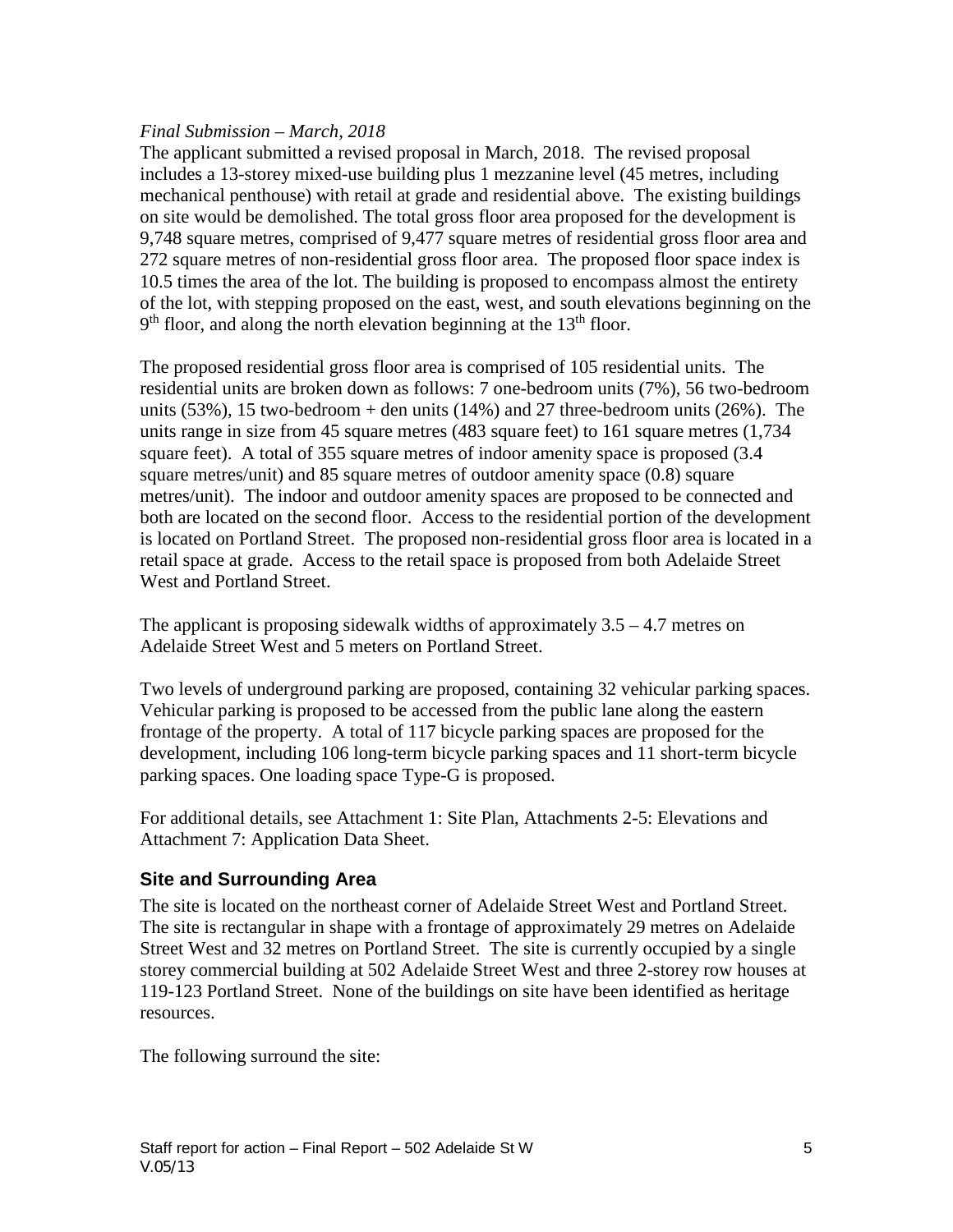- North: A 4.5-storey commercial building is located immediately north of the site at 127 Portland Street. Farther north are 2-3 storey row houses and a 9-storey mixeduse building with retail at grade and residential above at 533 Richmond Street West. Northwest of the subject site is 543 Richmond Street West, a site subject to a zoning by-law amendment application for a 15-storey tower, recently approved by the Ontario Municipal Board. A 12-storey commercial building at 555 Richmond Street West is located northwest of the subject site.
- South: On the southeast corner of Adelaide Street West and Portland Street a development proposal is under review for a six-storey (26 metre) office building located at 582-590 King Street West connected to a 12-storey building (56 metres including the mechanical penthouse) located at 471-473 Adelaide Street West and 115 Portland Street. Farther south are a mixture of 2 to 5-storey commercial and residential buildings. A 12-storey building is located southeast of the subject site at 461 Adelaide Street West. A 3-storey commercial building is located southwest of the subject site at the southwest corner of Adelaide Street West and Portland Street.
- East: A public lane is located immediately east of the site. East of the lane is a 3.5 storey commercial building at 490 Adelaide Street West and a 4-storey commercial building at 480 Adelaide Street West. Farther east is a City park, St. Andrew's Playground, which is a designated heritage site and an Area of Special Identity in the King-Spadina Secondary Plan. North of St. Andrew's Playground is an approved development for a 13-storey building at 497 Richmond Street West, which includes a YMCA and conservation of the heritage-designated Waterworks Building.
- West: Portland Street is located immediately west of the site. On the opposite side of Portland Street is a mix of commercial and residential uses in 2-storey houseform buildings. Farther west, at 530 Adelaide Street West, is a 4-storey commercial building.

#### **Planning Act, Provincial Policy Statement and Growth Plan**

Section 2 of the *Planning Act* sets out matters of provincial interest which City Council shall have regard to in carrying out its responsibilities, including: the orderly development of safe and healthy communities; the conservation of features of significant architectural, cultural and historical interest; the adequate provision of employment opportunities; and the appropriate location of growth and development.

### **Provincial Policy Statement and Provincial Plans**

Provincial Policy Statements and geographically specific Provincial Plans, along with municipal Official Plans, provide a policy framework for planning and development in the Province. This framework is implemented through a range of land use controls such as zoning by-laws, plans of subdivision and site plans.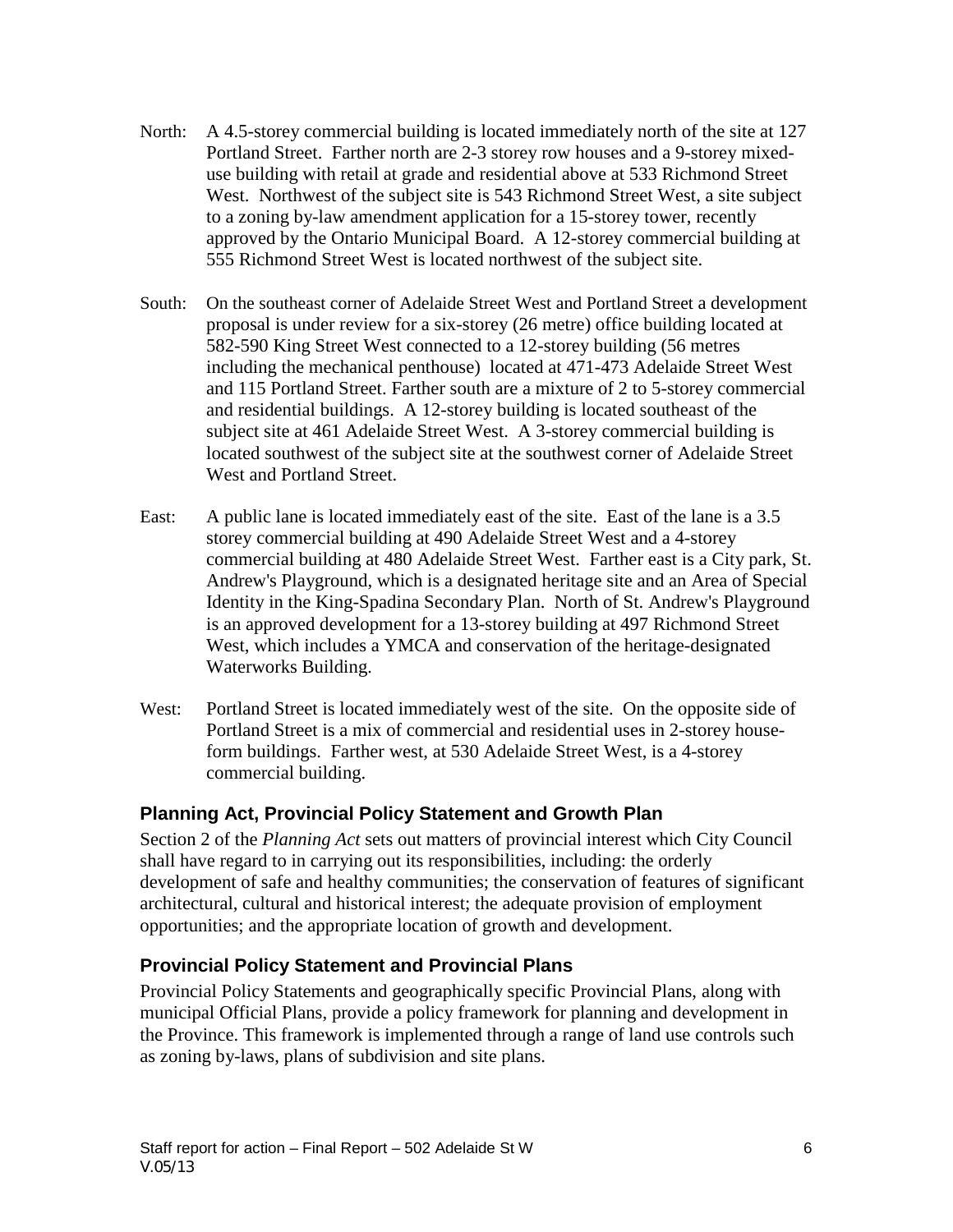The Provincial Policy Statement (2014) (the "PPS") provides policy direction provincewide on land use planning and development to promote strong communities, a strong economy, and a clean and healthy environment. It includes policies on key issues that affect communities, such as:

- The efficient and wise use and management of land and infrastructure over the long term in order to minimize impacts on air, water and other resources;
- Protection of the natural and built environment:
- Building strong, sustainable and resilient communities that enhance health and social well-being by ensuring opportunities exist locally for employment;
- Residential development promoting a mix of housing; recreation, parks and open space; and transportation choices that increase the use of active transportation and transit; and
- Encouraging a sense of place in communities, by promoting well-designed built form and by conserving features that help define local character.

The provincial policy-led planning system recognizes and addresses the complex interrelationships among environmental, economic and social factors in land use planning. The PPS supports a comprehensive, integrated and long-term approach to planning, and recognizes linkages among policy areas.

The PPS is issued under Section 3 of the *[Planning Act](https://www.e-laws.gov.on.ca/html/statutes/english/elaws_statutes_90p13_e.htm)* and all decisions of Council in respect of the exercise of any authority that affects a planning matter shall be consistent with the PPS. Comments, submissions or advice affecting a planning matter that are provided by Council shall also be consistent with the PPS.

The PPS is more than a set of individual policies. It is to be read in its entirety and the relevant policies are to be applied to each situation.

The PPS recognizes and acknowledges the Official Plan as an important document for implementing the policies within the PPS. Policy 4.7 of the PPS states that, "The official plan is the most important vehicle for implementation of this Provincial Policy Statement. Comprehensive, integrated and long-term planning is best achieved through official plans."

The Growth Plan for the Greater Golden Horseshoe (2017) (the "Growth Plan") provides a strategic framework for managing growth and environmental protection in the Greater Golden Horseshoe region, of which the City forms an integral part, including:

- Establishing minimum density targets within strategic growth areas and related policies directing municipalities to make more efficient use of land,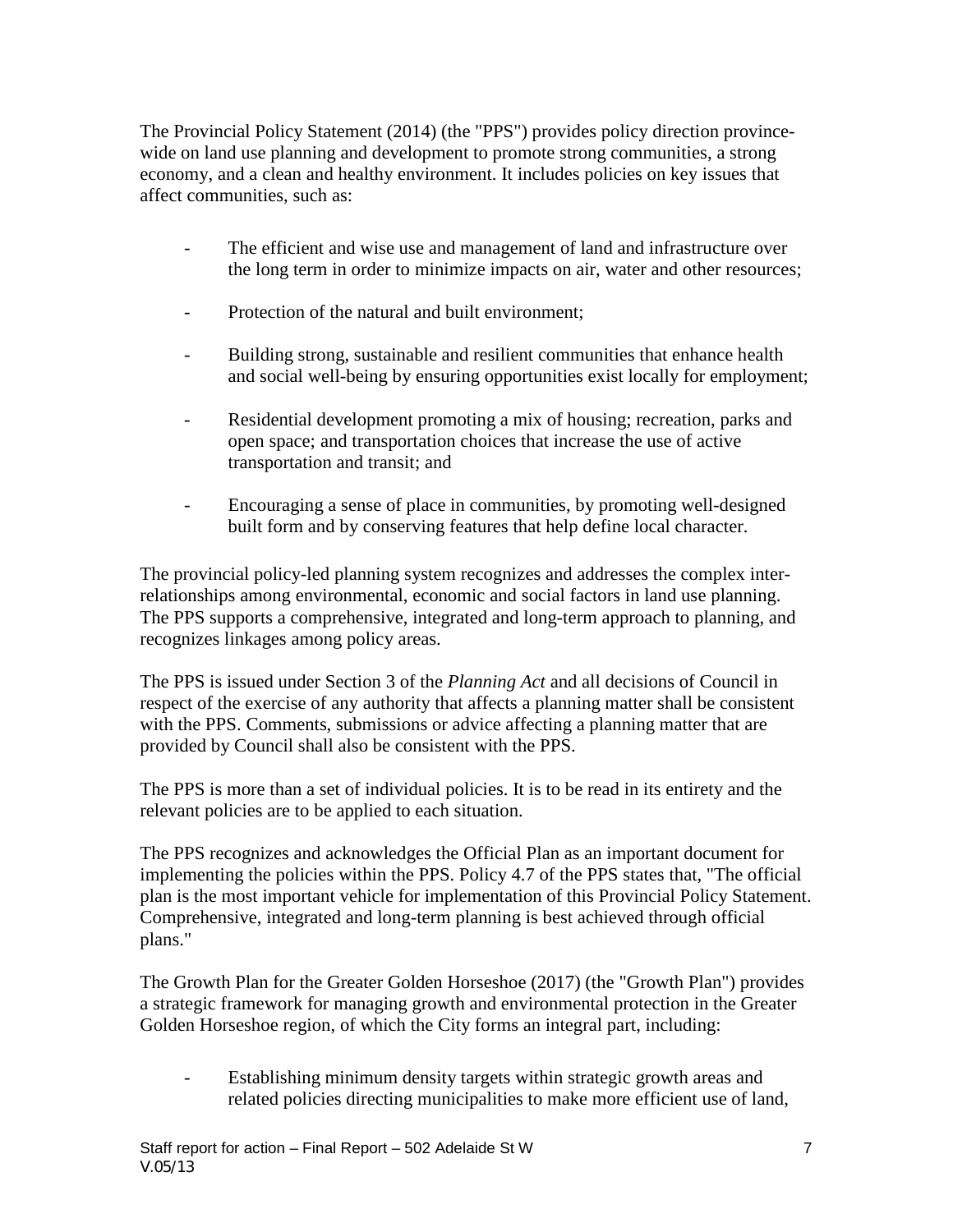resources and infrastructure to reduce sprawl, cultivate a culture of conservation and promote compact built form and better-designed communities with high quality built form and an attractive and vibrant public realm established through site design and urban design standards;

- Directing municipalities to engage in an integrated approach to infrastructure planning and investment optimization as part of the land use planning process;
- Building complete communities with a diverse range of housing options, public service facilities, recreation and green space that better connect transit to where people live and work;
- Retaining viable employment lands and encouraging municipalities to develop employment strategies to attract and retain jobs;
- Minimizing the negative impacts of climate change by undertaking stormwater management planning that assesses the impacts of extreme weather events and incorporates green infrastructure; and
- Recognizing the importance of watershed planning for the protection of the quality and quantity of water and hydrologic features and areas.

The Growth Plan builds upon the policy foundation provided by the PPS and provides more specific land use planning policies to address issues facing the Greater Golden Horseshoe region. The policies of the Growth Plan take precedence over the policies of the PPS to the extent of any conflict, except where the relevant legislation provides otherwise.

In accordance with Section 3 of the *Planning Act* all decisions of Council in respect of the exercise of any authority that affects a planning matter shall conform with the Growth Plan. Comments, submissions or advice affecting a planning matter that are provided by Council shall also conform with the Growth Plan.

Provincial Plans are intended to be read in their entirety and relevant policies are to be applied to each situation. The policies of the Plans represent minimum standards. Council may go beyond these minimum standards to address matters of local importance, unless doing so would conflict with any policies of the Plans.

All decisions of Council in respect of the exercise of any authority that affects a planning matter shall be consistent with the PPS and shall conform with Provincial Plans. All comments, submissions or advice affecting a planning matter that are provided by Council shall also be consistent with the PPS and conform with Provincial Plans.

Policy 5.1 of the Growth Plan states that where a municipality must decide on a planning matter before its official plan has been amended to conform with this Plan, or before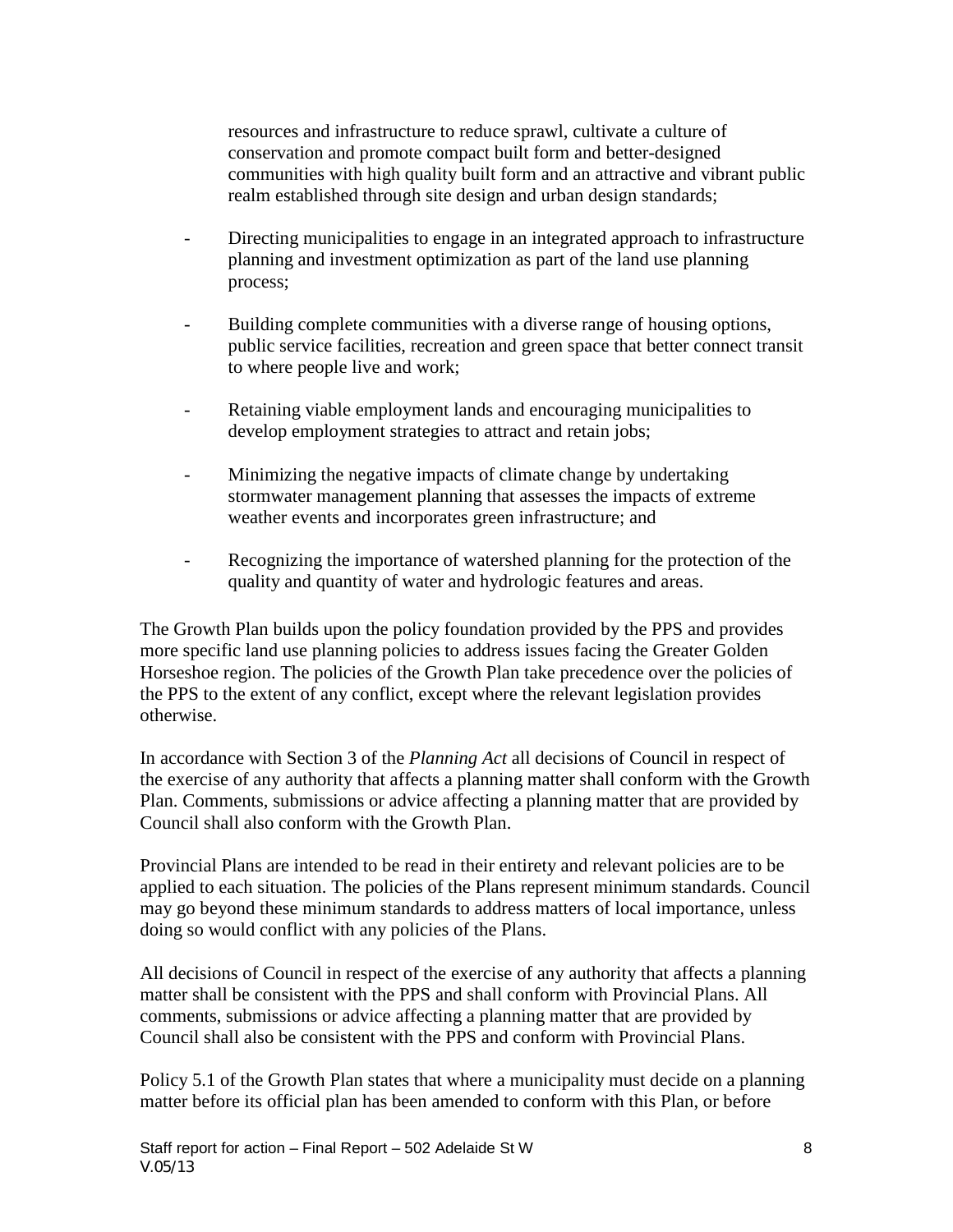other applicable planning instruments have been updated accordingly, it must still consider the impact of its decision as it relates to the policies of the Growth Plan which require comprehensive municipal implementation.

Staff have reviewed the proposed development for consistency with the PPS (2014) and for conformity with the Growth Plan (2017). The outcome of staff analysis and review are summarized in this report's Comments section.

#### **Toronto Official Plan**

The site is identified as part of the Downtown and Central Waterfront on Map 2 of the Official Plan. The Official Plan states that Downtown will continue to evolve as a healthy and attractive place to live and work as new development that supports the reurbanization strategy and the goals for Downtown is attracted to the area. While Downtown is identified as an area offering opportunities for substantial employment and residential growth, this growth is not anticipated to be uniform. Design guidelines specific to districts of historic or distinct character will be implemented to ensure new development respects the context of such districts in terms of the development's fit with existing streets, setbacks, heights and relationship to landmark buildings.

Chapter Three of the Official Plan identifies that most of the City's future development will be infill and redevelopment and, as such, will need to fit in, respect and improve the character of the surrounding area. Section 3.1.1 contains Public Realm policies, which identify that great cities not only have great buildings, but that the buildings work together to create great streets, plazas, parks and public places. Policies require that new development enhances the quality of the public realm and sidewalks and boulevards will be designed to provide safe, attractive, interesting and comfortable spaces for pedestrians.

Section 3.1.2 contains Built Form policies, which indicate that development will be located, organized and massed to fit harmoniously with the existing and/or planned context. Development will limit its impacts on neighbouring properties, and the public realm by respecting street proportions, creating appropriate transitions in scale, providing for adequate light and privacy, limiting impacts of servicing and vehicular access on the property and neighbouring properties and limiting shadow and wind impacts. This section of the Plan also contains specific policies on tall buildings and built form principles to be applied to the location and design of tall buildings, including locating buildings parallel to the street, with clearly visible entrances and ground floor uses with views to the street; locating and organizing parking and servicing to minimize impacts; providing an appropriate scale for adjacent streets; minimizing shadowing, loss of sky view and wind impacts; and fitting within the local context.

Section 3.1.5 of the Official Plan addresses the identification and evaluation of properties of cultural heritage value or interest. It also provides for conservation of heritage resources and includes policies that state that Heritage Impact Assessments will evaluate the impact of a proposed alteration to a property on the Heritage Register and/or to properties adjacent to a property on the Heritage Register, to the satisfaction of the City.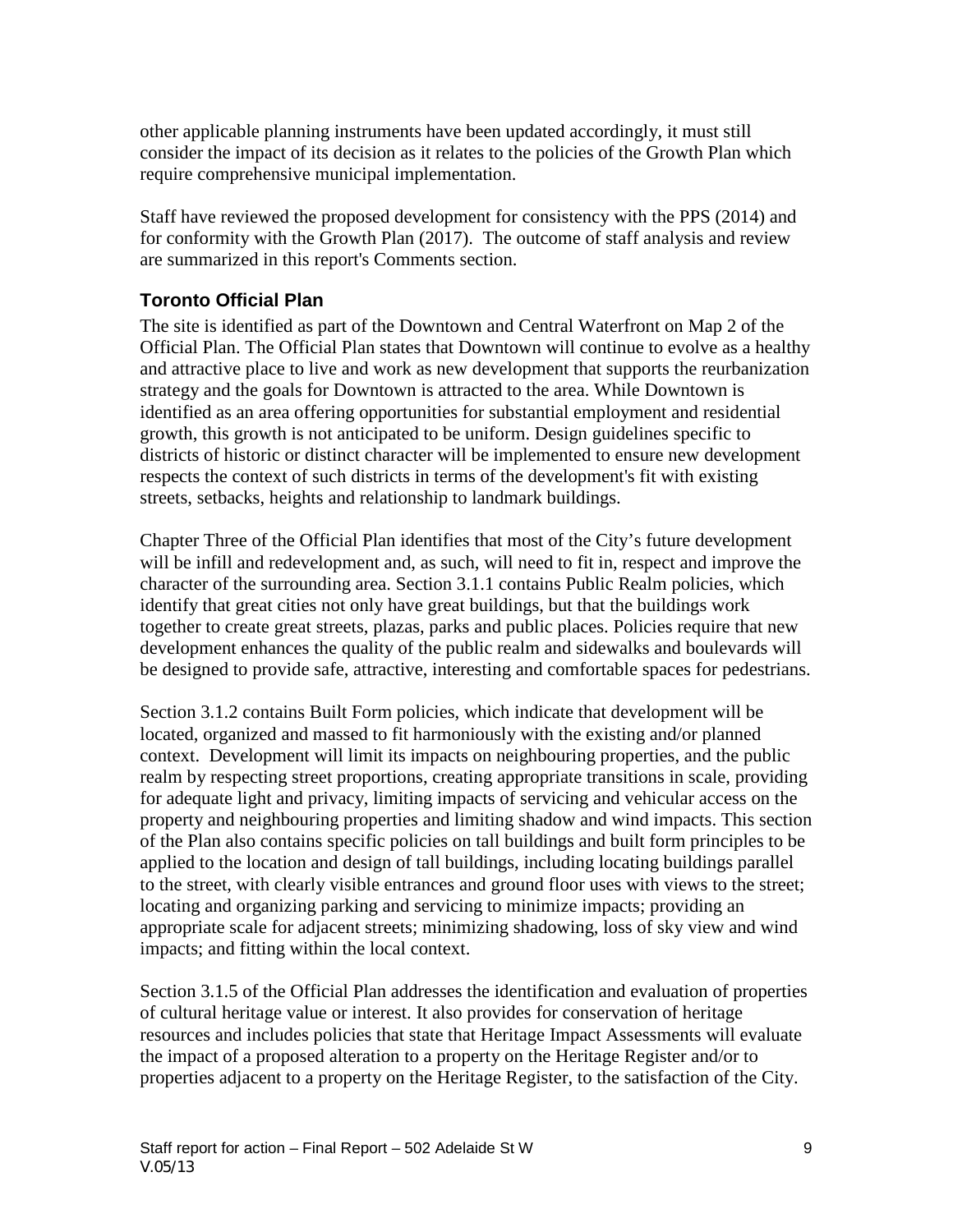In particular, Policy 3.1.5.4 states that heritage resources on the City's Heritage Register will be conserved and Policy 3.1.5.5 further states that proposed alterations and/or development on or adjacent to a property on the Heritage Register will ensure that the integrity of the heritage property's cultural heritage value and attributes will be retained, prior to work commencing on the property. Additionally, Policy 3.1.5.26 identifies that, when new construction on, or adjacent to, a property on the Heritage Register does occur, it will be designed to conserve the cultural heritage values, attributes and character of that property and will mitigate visual and physical impact on it. Finally, Policy 3.1.5.27 encourages the conservation of whole or substantial portions of buildings, structures and landscapes on those properties and discourages the retention of façades alone.

This section of the Plan also contains policies related to Heritage Conservation Districts. Policy 3.1.5.32 requires that impacts of site alterations and/or developments within Heritage Conservation Districts will be assessed to ensure that the integrity of the districts' heritage values, attributes and character are conserved, and Policy 3.1.5.33 adds that Heritage Conservation Districts should be managed and conserved by approving only those alterations, additions, new development, demolitions and removals in accordance with respective Heritage Conservation District plans.

Section 3.2.1 of the Official Plan contains Housing policies, which state that a full range of housing in terms of form, tenure and affordability, across the City and within neighbourhoods, is to be provided and maintained to meet the current and future needs of residents. New housing supply will be encouraged through intensification and infill that is consistent with the Official Plan.

The site is designated *Regeneration Areas* on Map 18 of the Official Plan. This land use designation provides for a broad mix of commercial, residential, light industrial, parks and open space, institutional, live/work and utility uses in an urban form and is intended to revitalize areas. The framework for new development in these areas is set out in a Secondary Plan, which for the subject site is the King-Spadina Secondary Plan

This proposal was reviewed against the policies described above as well as the policies of the Official Plan as a whole.

### **King-Spadina Secondary Plan**

Chapter 6.16 of the Official Plan contains the King-Spadina Secondary Plan. The Secondary Plan emphasizes the reinforcement of the characteristics and qualities of the area through special attention to built form and the public realm.

Major objectives of the King-Spadina Secondary Plan include:

- New investment is to be attracted to the King-Spadina Area;
- The King-Spadina Area will provide for a mixture of compatible land uses with the flexibility to evolve as the neighbourhood matures;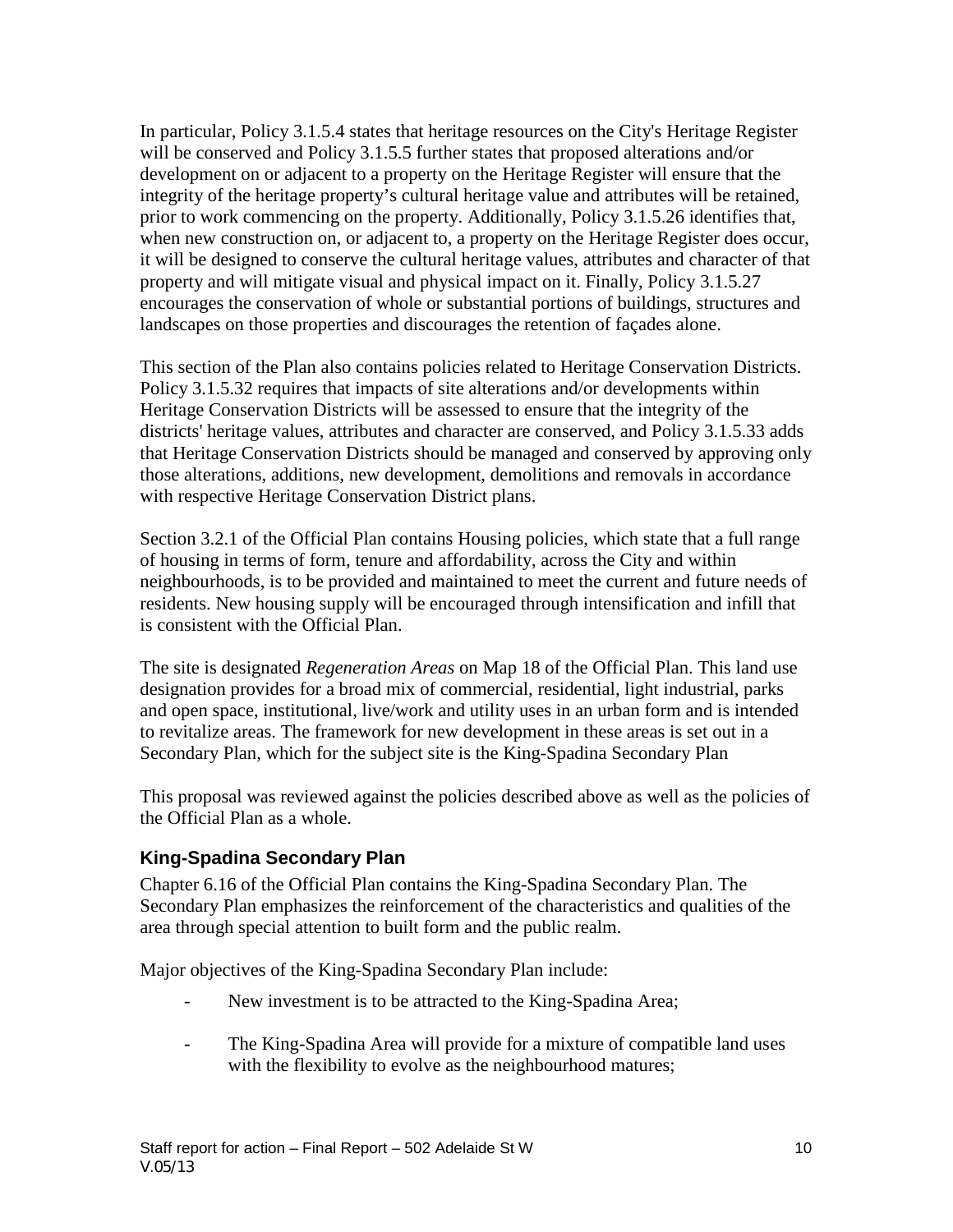- The King-Spadina Area is an important employment area. Accordingly, the retention and promotion of commercial and light industrial uses including media, design and fashion businesses within the area is a priority;
- Commercial activity, including the retail service industry, which supports the changing demands of the King-Spadina Area will be provided for, to ensure the necessary services for the new residents and businesses of the area; and
- Heritage buildings and other important buildings within the King-Spadina Area, will be retained, restored and reused.

The King-Spadina Secondary Plan emphasizes reinforcement of the characteristics and qualities of the area through special attention to built form and the public realm. The policies of Section 3 - Built Form, and in particular the policies of Section 3.6 - General Built Form Principles, and Section 4 - Heritage, specify, among other matters, that:

- The lower levels of new buildings will be sited and organized to enhance the public nature of streets, open spaces, and pedestrian routes;
- Servicing and parking are encouraged to be accessed from lanes rather than streets;
- New development will be designed to minimize pedestrian/vehicular conflicts;
- New buildings will be sited for adequate light, view, privacy and compatibility with the built form context;
- New buildings will achieve a compatible relationship with their built form context through consideration of such matters as height, massing, scale, setbacks, stepbacks, roof line and profile and architectural character and expression;
- Appropriate proportional relationships to streets and open spaces will be achieved and wind and shadow impacts will be minimized on streets and open spaces;
- Streetscape and open space improvements will be coordinated in new development; and
- Retention, conservation, rehabilitation, re-use and restoration of heritage buildings

A primary objective of the Secondary Plan is to use the historic fabric of the area to assess new development. The particular scale, massing and street relationships of existing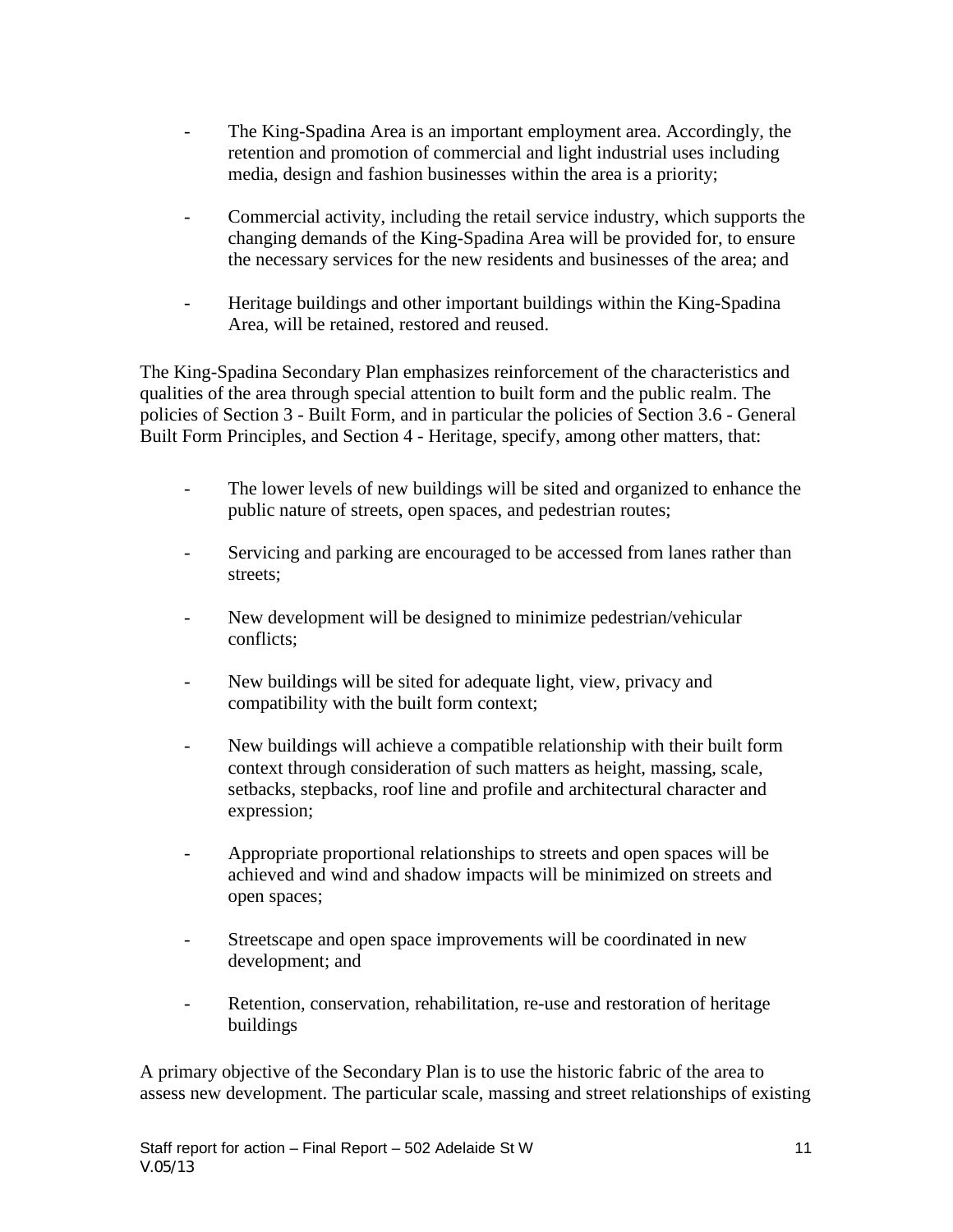heritage buildings should form the basis for new development in this part of the King-Spadina Secondary Plan area. The applicable plan area guidelines articulate that new development should maintain and reinforce the existing building heights of the area in conjunction with the relationships of buildings to one another along the street and the design of buildings at the street level.

Portland Street is identified in the King-Spadina Secondary Plan as a Significant Street. The Secondary Plan identifies that the quality and character of Significant Streets will be enhanced through zoning, design guidelines and streetscape improvement programs.

The proposed development is located one block west of St. Andrew's Playground. St. Andrew's Playground is identified as an Area of Special Identity and as an "important park within this part of the King-Spadina Area". New development is to respect the integrity and potential for increased use of the Park. The King-Spadina Secondary Plan requires buildings adjacent to parks to be designed to minimize the wind and shadow impacts on streets, parks and open spaces.

The proposed development was reviewed against the policies of the King-Spadina Secondary Plan.

### **Zoning**

The site is subject to former City of Toronto Zoning By-law 438-86. The site is also included in the new City-wide Zoning By-law 569-2013, which was enacted by City Council on May 9, 2013. By-law 569-2013 is subject to appeals at the Local Planning Appeal Tribunal (formerly the Ontario Municipal Board) and therefore is not in-force.

The site is zoned RA under former City of Toronto Zoning By-law 438-86 and CRE(x76) under the new City-wide Zoning By-law 569-2013. The height limit under both Zoning By-laws is 23 metres, with the requirement for a three metre stepback at 20 metres from a lot line that abuts a street. An additional five metres is permitted for rooftop mechanical elements. A 7.5 metre setback is required from the side lot line and from the rear lot line (measured to the centreline of the public lane). Both Zoning By-laws permit a variety of residential and non-residential uses.

## **Site Plan Control**

The application is subject to Site Plan Control. A Site Plan Approval application has not been submitted for the site.

### **TOcore: Planning Downtown**

At its May 1, 2018 meeting, Planning and Growth Management (PGM) Committee held a Special Public Meeting pursuant to Section 26 of the *Planning Act* and adopted a staff report entitled 'TOcore: Downtown Plan Official Plan Amendment', as amended, that recommended adoption of the Downtown Plan Official Plan Amendment (OPA). The recommended OPA includes amendments to Section 2.2.1 and Map 6 of the Official Plan, as well as a new Downtown Plan. Future amendments to existing Secondary Plans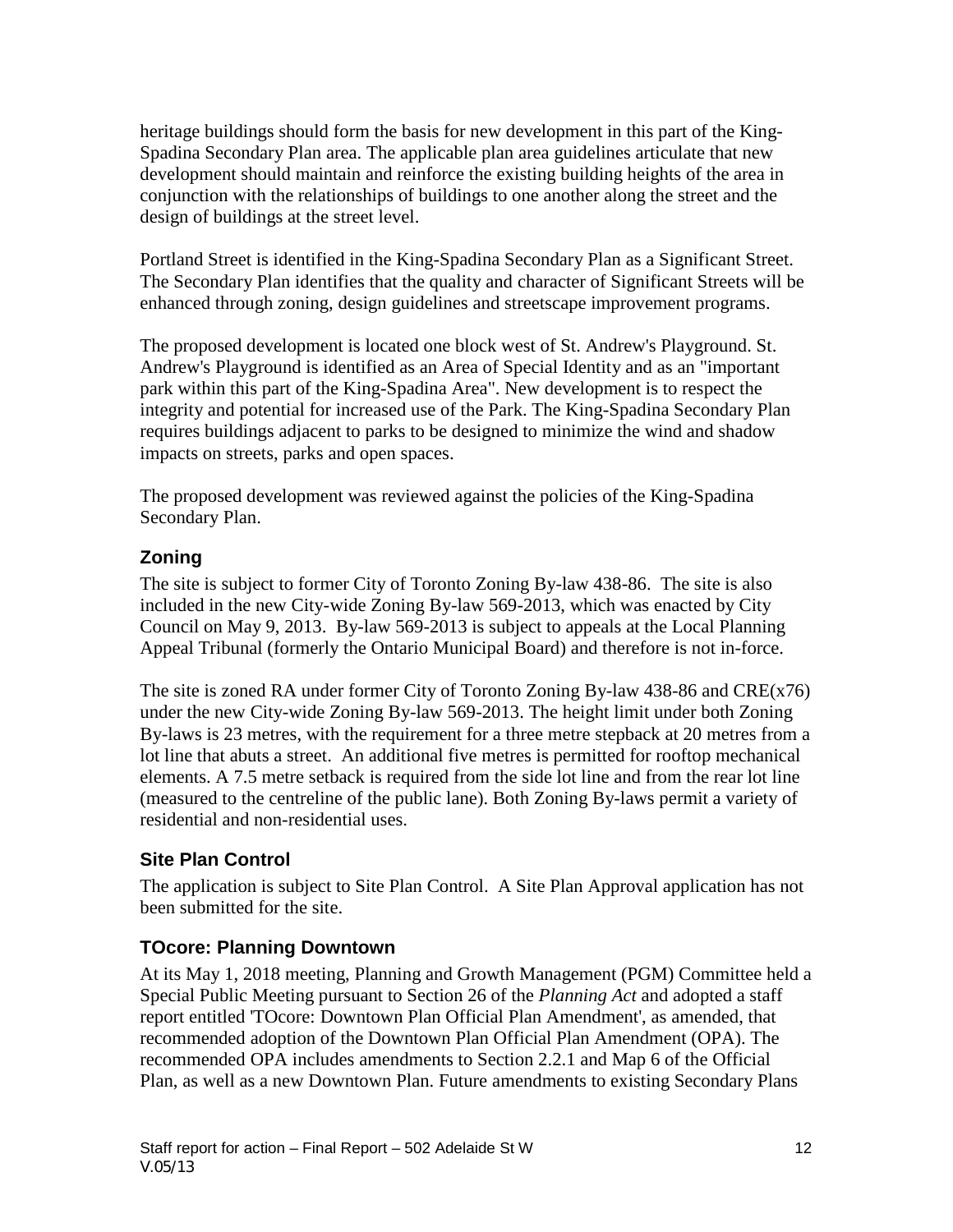and Site and Area Specific Policies located within the Downtown area are recommended to be implemented once the OPA comes into force and effect.

The Committee's recommendations have been submitted for City Council consideration at its May 23-25, 2018 meeting and can be found here: [http://app.toronto.ca/tmmis/viewAgendaItemHistory.do?item=2018.PG29.4.](http://app.toronto.ca/tmmis/viewAgendaItemHistory.do?item=2018.PG29.4) The Committee also directed staff to meet as appropriate with deputants and report directly to City Council with any further recommendations.

This recommended OPA – in conjunction with the associated infrastructure strategies that address water, energy, mobility, parks and public realm and community services and facilities that were also adopted as separate items at the same Committee meeting – is the result of a three-year study called TOcore: Planning Downtown. The TOcore study area is generally bounded by Lake Ontario to the south, Bathurst Street to the west, the midtown rail corridor and Rosedale Valley Road to the north and the Don River to the east.

After a decade of unprecedented growth and development that has transformed Downtown into one of Canada's most desirable places to live and work, an updated planning framework is required to ensure that growth and the timely provision of infrastructure is addressed so that Downtown remains liveable and economically competitive. The Downtown Plan serves as a blueprint for future growth and infrastructure in the heart of Toronto over the next 25 years. It provides detailed direction on the appropriate scale and location of future growth. It also links this growth with infrastructure provision to ensure the creation of 'Complete Communities', addressing the requirements under the Provincial Policy Statement (2014) and the Growth Plan for the Greater Golden Horseshoe, 2017 (the "Growth Plan").

As part of the City of Toronto's Five Year Official Plan Review under Section 26 of the *Planning Act*, the Downtown Plan Official Plan Amendment (OPA) is a component of the work program to bring the Official Plan into conformity with the Growth Plan. The OPA is consistent with the Provincial Policy Statement (2014), conforms to the Growth Plan and has regard to matters of provincial interest under Section 2 of the Planning Act. It will be submitted to the Minister of Municipal Affairs for approval pursuant to Section 26 of the *Planning Act*.

On October 5-7, 2016, City Council adopted Official Plan Amendment (OPA) 352 – Downtown Tall Building Setback Area (currently under appeal). The purpose of OPA 352 is to establish the policy context for tall building setbacks and separation distances between tower portions of tall buildings Downtown. At the same meeting, City Council adopted area-specific Zoning By-laws 1106-2016 and 1107-2016 (also under appeal), which provide the detailed performance standards for portions of buildings above 24 metres in height.

At its meeting on October 2-4, 2017, City Council considered the Proposed Downtown Plan and directed Staff to undertake stakeholder and public consultation on that document and its proposed policies, leading to the Downtown Plan Official Plan Amendment. At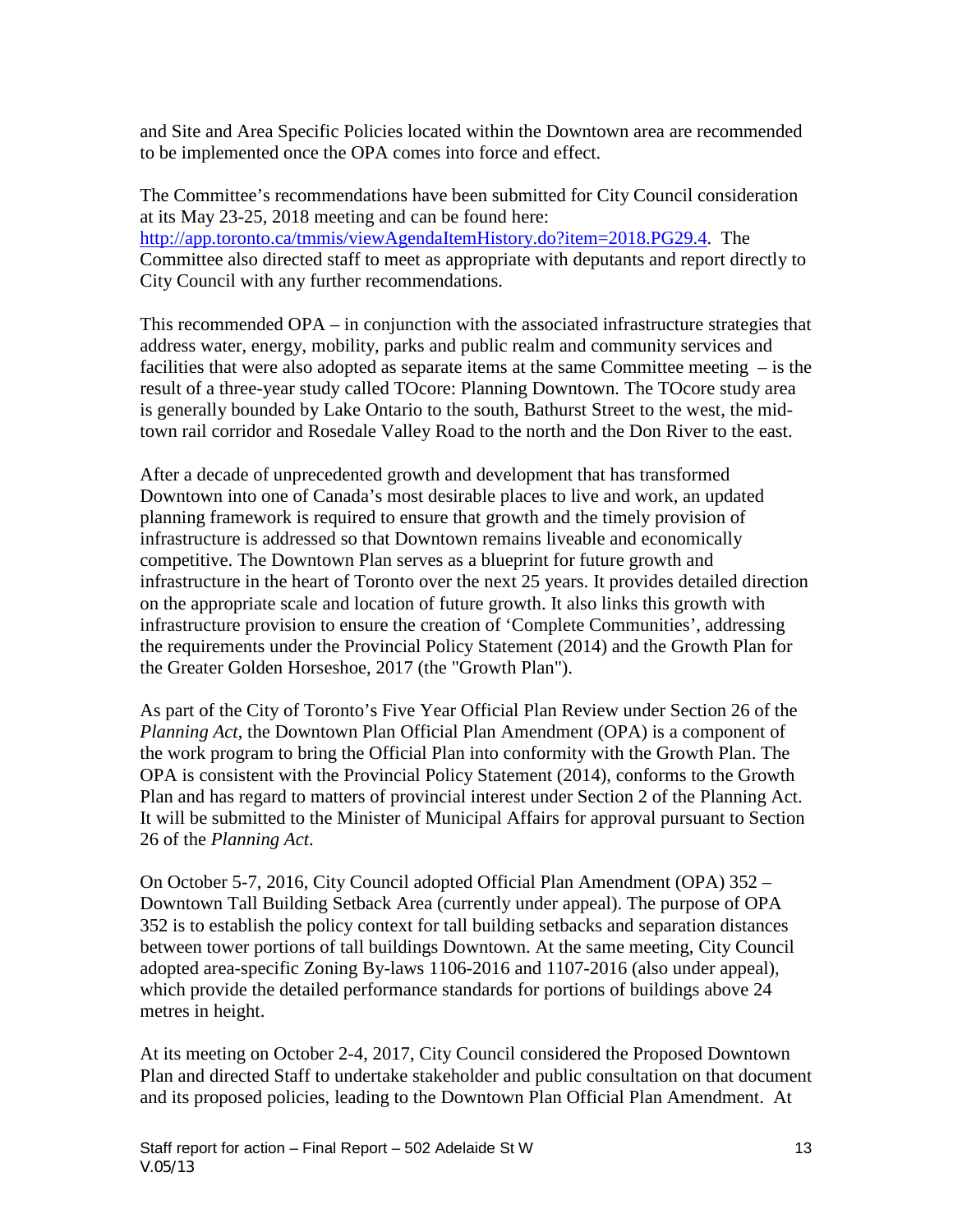that meeting, Council directed Staff to consider the policies contained with the Proposed Downtown Plan in the review of all development applications within the Downtown going forward. This direction was reiterated by Planning and Growth Management Committee at its May 1, 2018 meeting, with a recommendation that City Council direct the Chief Planner and Executive Director, City Planning to use the Downtown Plan policies to inform evaluation of current and future development applications in the Downtown Plan area while the OPA is under consideration by the Minister of Municipal Affairs.

Further background information can be found at [www.toronto.ca/tocore.](http://www.toronto.ca/tocore)

#### **Official Plan Amendment 352 – Updating Tall Building Setbacks Downtown**

On October 5-7, 2016, City Council adopted Official Plan Amendment (OPA) 352 – Downtown Tall Building Setback Area. The purpose of OPA 352 is to establish the policy context for tall building setbacks and separation distances between tower portions of tall buildings Downtown. At the same meeting, City Council adopted area-specific Zoning By-laws 1106-2016 and 1107- 2016, which provide the detailed performance standards for portions of buildings above 24 metres in height. The intent is that these policies would ensure that future growth positively contributes to the liveability, sustainability and health of Toronto's Downtown. More specifically, policies establish the reasoning for tower setbacks and recognize that not all sites can accommodate tall buildings and address base building heights. OPA 352 and the By-laws are currently the subject of appeals and is not in force, however it was considered in the review of this application as it is Council-adopted.

### **King-Spadina Secondary Plan Review**

King Spadina is one of the highest growth areas in Toronto and it has a strongly influential heritage character. An estimated 50,000 people will live in King Spadina and the area will accommodate space for an estimated 50,000 jobs. The King-Spadina Secondary Plan is under review, recognizing that the Secondary Plan area has evolved from an area of employment (non-residential uses) into an area with a range of uses including residential. It is expected that the updated Secondary Plan will recognize that while the area will continue to grow and change, it must do so in a way that positively contributes to liveability, is better supported by hard infrastructure and community infrastructure, retains a strong employment base, and more carefully responds to the strong heritage and character of the area.

At its meeting of September 6, 2017, Toronto and East York Community Council considered a Draft Policy Directions Report and expanded the boundary to include the West Precinct so that the entire area of the King-Spadina Secondary Plan will be reviewed in a coordinated and comprehensive manner. The staff report and Community Council decision are available at:

<http://app.toronto.ca/tmmis/viewAgendaItemHistory.do?item=2017.TE26.60.>

Staff anticipate that the Draft King Spadina Official Plan policies will be posted on the City Planning web site in 2018. A Final Report outlining the proposed Secondary Plan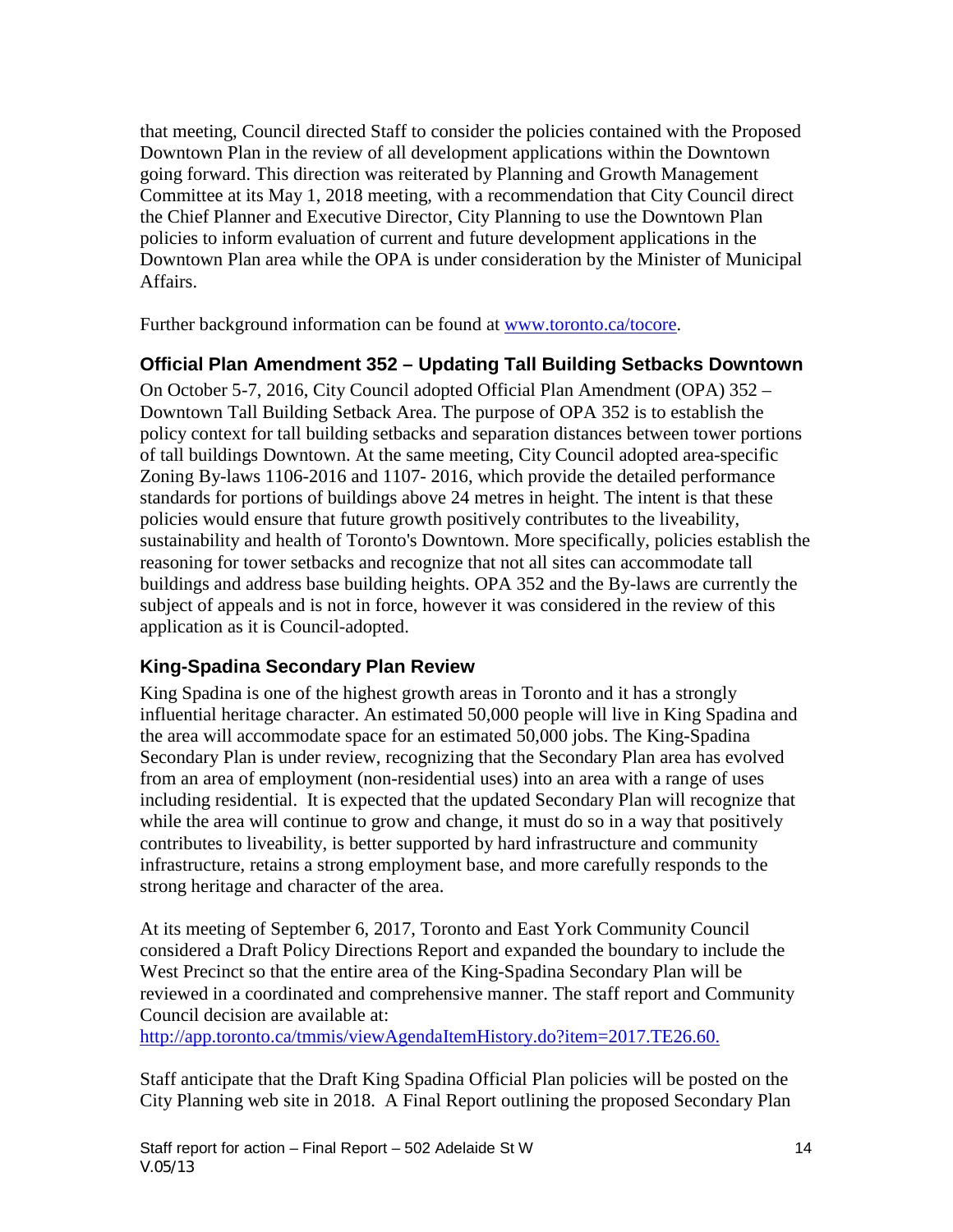Amendments will be considered at a public meeting of the Toronto and East York Community Council under the *Planning Act*, after a consultation period to allow for public input on the draft policies.

The proposed development was reviewed against the emerging policies of the King-Spadina Secondary Plan review.

### **King-Spadina Heritage Conservation District**

At its meeting of October 2, 2012, City Council authorized the study of the King-Spadina neighbourhood as a potential Heritage Conservation District (HCD) under Part V of the Ontario Heritage Act. The first phase of the HCD Study was concluded in the spring of 2014 and recommended that the area merited designation under Part V of the Ontario *Heritage Act* as an HCD on the basis of its historical, associative, physical, contextual and social and community values. In the fall of 2014 Heritage Preservation Services initiated the second phase of the study, which resulted in the development of statements of objectives, statements of cultural heritage values, boundaries, policies and guidelines, and community and stakeholder consultation.

On October 2, 2017, Toronto City Council adopted recommendations to designate the King Spadina HCD under Part V of the *Ontario Heritage Act* and adopted the King-Spadina HCD Plan. The final report and City Council decision are available at: [http://app.toronto.ca/tmmis/viewAgendaItemHistory.do?item=2017.TE26.14.](http://app.toronto.ca/tmmis/viewAgendaItemHistory.do?item=2017.TE26.14)

The overall objective of the King-Spadina HCD Plan is the protection, conservation and management of its heritage attributes including contributing properties so that the District's cultural heritage value is protected in the long term.

The site is adjacent to properties that have been identified as Recommended Contributing Properties in the King-Spadina HCD. Contributing properties are to be conserved in a manner that ensures the long term conservation of the District's cultural heritage value, heritage attributes and the integrity of the contributing property.

### **King-Spadina Urban Design Guidelines**

Policy 5.3.2.1 of the Official Plan outlines that guidelines will be adopted to advance the vision, objectives and policies of the Plan. The King-Spadina Urban Design Guidelines specifically are intended to provide a more detailed framework for built form and public improvements in the King-Spadina area. The Guidelines were endorsed by Council at its meeting on September 25-28, 2006. The King-Spadina Urban Design Guidelines (2006), in conjunction with the Official Plan and King-Spadina Secondary Plan policies, work together to achieve optimal building siting and design that enhances the public realm, while respecting and reinforcing the surrounding built environment and context.

The King-Spadina Urban Design Guidelines support the implementation of the King-Spadina Secondary Plan. Section 2.5 contains the overall Guidelines. Heritage guidelines seek to ensure that new development is compatible with adjacent heritage buildings in terms of massing, height, setbacks, stepbacks and materials, and should relate to key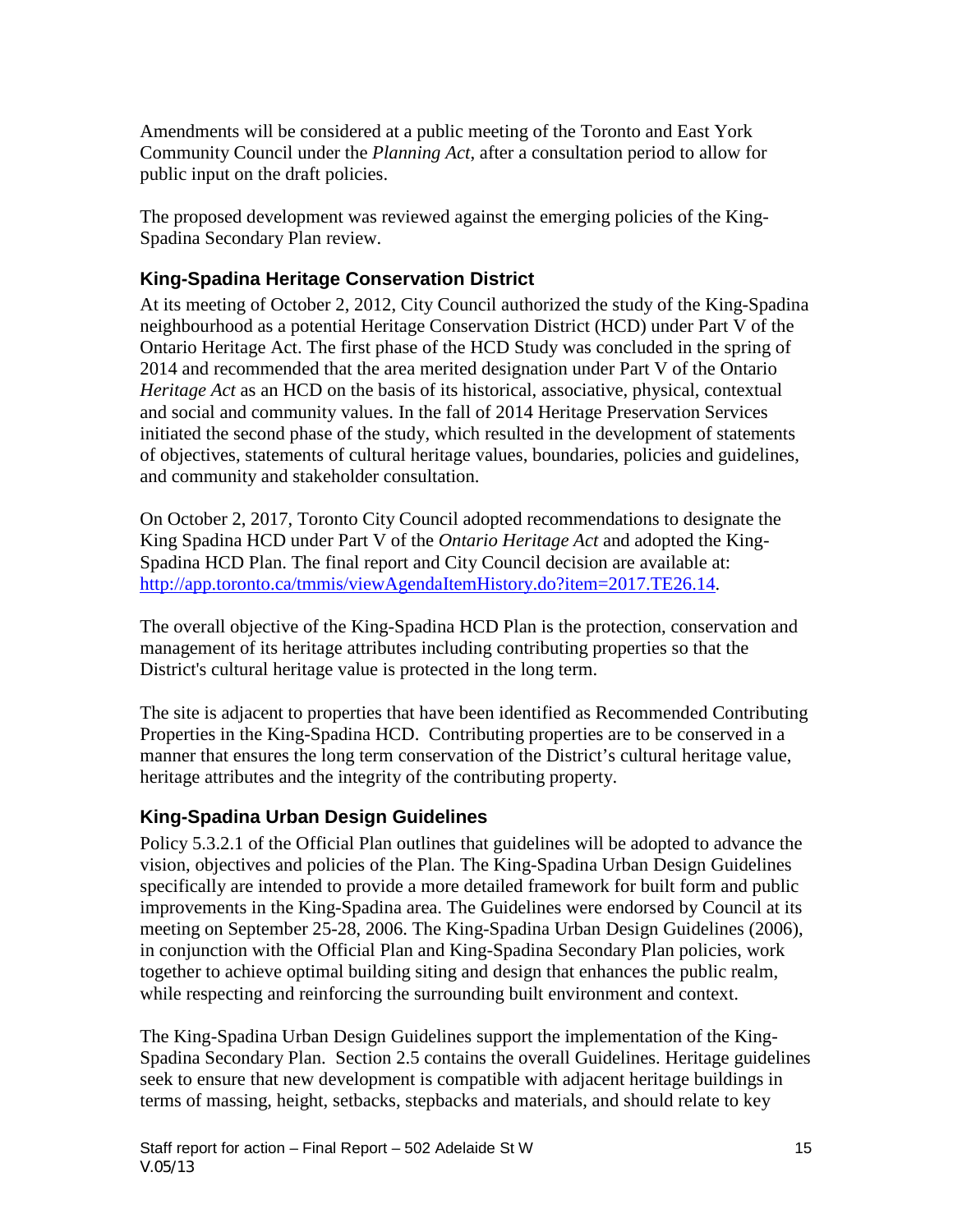elements such as cornices, rooflines and setbacks from the property line. New development should reinforce the character and scale of the existing street wall and historic buildings in the immediately surrounding area, and development should reinforce the existing streetscape and building rhythm at the street. Tall buildings, where appropriate, must conform with the policies of the Official Plan and Urban Design Guidelines, achieve adequate light, privacy and views and maintain the potential for adjacent sites to develop in a similar manner.

Section 4.3.3 contains built form guidelines for the West Precinct, which includes the subject site. These recognize that new development in the West Precinct has a distinguishing character of uniform height, scale and massing, producing an effect of a maturing mid-rise neighbourhood, which is different from Spadina Avenue and the East Precinct.

Section 5 contains built form guidelines and expands on Section 4. Section 5.2.1 indicates that the street wall of buildings has the greatest impact on the image of the street and emphasizes that this portion of the building should be designed to ensure pedestrian comfort and adequate light penetration. New development should reinforce the continuity of the street wall of a particular area using existing building heights and setbacks as the basis for the design of the street frontage.

Section 5.4.1 identifies that the West Precinct is characterized by a homogenous form of low to mid-rise warehouses, office and mixed-use building patterns. The Guidelines state that development applications proposing portions of buildings above the height limit set out in the Zoning By-law will be required to demonstrate no undue impacts on light, view, privacy and sunlight access on nearby properties.

Section 5.4.3 stipulates that where buildings are permitted to be higher than the street wall height, a stepback will be required that is large enough to ensure that the higher portion does not overwhelm and detract from the consistency of the street wall from the perspective of the pedestrian experience. This section also considers that, even in situations where a particular development meets angular plane requirements and does not cause significant wind or shadow impacts, the height may still not necessarily be acceptable within its context.

Section 5.4.4 states that taller building elements (above the as-of-right height permissions) should be evaluated on their ability to achieve optimum proximity, light, view and privacy conditions, as well as on their impact on other properties on the same block with similar potentials.

### **City-wide Tall Building Design Guidelines**

In May 2013, Toronto City Council adopted the updated city-wide Tall Building Design Guidelines, and directed City Planning staff to use these Guidelines in the evaluation of all new and current tall building development applications. The Guidelines establish a unified set of performance measures for the evaluation of tall building proposals to ensure they fit within their context and minimize their local impacts.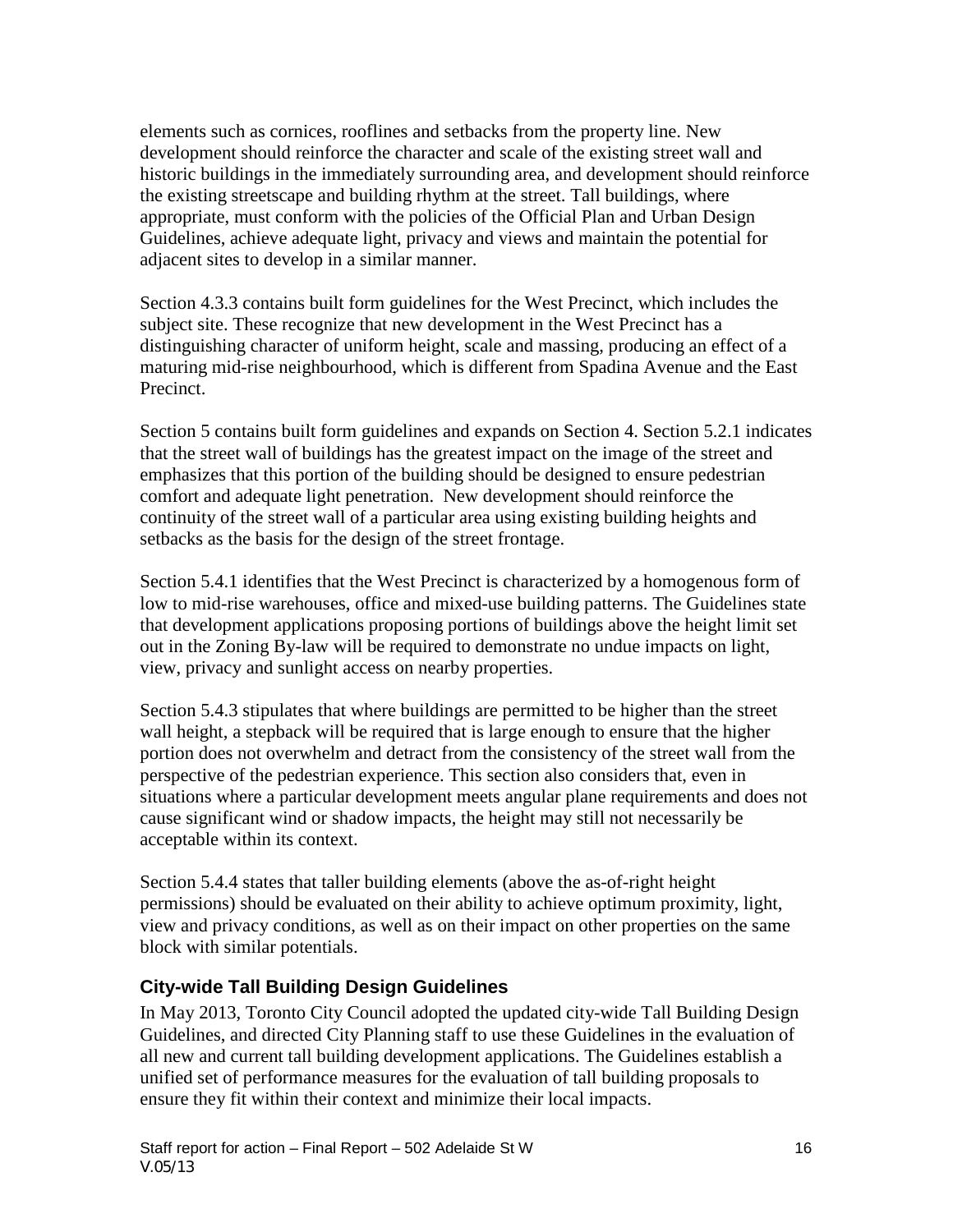In Policy 1 in Section 5.3.2 - Implementation Plans and Strategies for City-Building, the Official Plan states that Guidelines will be adopted to advance the vision, objectives, and policies of the Plan. Urban Design guidelines specifically are intended "to provide a more detailed framework for built form and public improvements in growth areas." The Tall Building Design Guidelines serve this policy intent, helping to implement Chapter 3, The Built Environment, and other policies within the Plan related to the design and development of tall buildings in Toronto.

The Tall Building Design Guidelines include guidelines to address the conservation and integration of heritage buildings into tall building development and address new developments within their historic context. Section 1.6(a) directs to conserve and integrate heritage properties into tall building developments in a manner that is consistent with accepted principles of good heritage conservation. Section 1.6(c) states that new base buildings be designed to respect the urban grain, scale, setbacks, proportions, visual relationships, topography and materials of the historic context.

The city-wide Guidelines are available at <http://www.toronto.ca/planning/tallbuildingdesign.htm>

### **Growing Up: Planning for Children in New Vertical Communities**

In July 2017, City Council adopted the Growing-Up Draft Urban Design Guidelines, and directed City Planning staff to apply the Guidelines in the evaluation of new and under review multi-unit residential development proposals. The objective of the Growing-Up Draft Urban Design Guidelines is that developments deliver tangible outcomes to increase liveability for larger households, including families with children at the neighbourhood, building and unit scale. The Council decision and draft guidelines are available a[t: http://app.toronto.ca/tmmis/viewAgendaItemHistory.do?item=2017.PG21.3.](file://VS-UDSIBMS/UDSIBMS/IBMS/IBMSDOCS/CP/CORP/SAVE/:%20http:/app.toronto.ca/tmmis/viewAgendaItemHistory.do?item=2017.PG21.3)

### **Tree Preservation**

The "Tree Inventory and Preservation Plan Report" prepared by NAK Design Strategies and submitted as part of the application and identifies that there are four trees on or within six metres of the subject site. The development proposes the removal of all four of these trees. The owner will be required to obtain necessary permits and submit a satisfactory replanting plan prior to the removal of any protected trees.

#### **Reasons for the Application**

The application is seeking an amendment to both the former City of Toronto Zoning Bylaw 438-86 and the new City-wide Zoning By-law 569-2013. Both Zoning By-law 438- 86 and Zoning By-law 569-2013 permit a maximum height of 23.0 metres with an additional 5.0 metres permitted for the mechanical penthouse. The proposed development exceeds the permitted height in the Zoning By-law by approximately 20 metres, proposing a height of 45 metres (including mechanical penthouse) with 2 metres for an elevator overrun. In addition, the proposed building does not comply with other Zoning By-law standards in effect on the lands including building setbacks.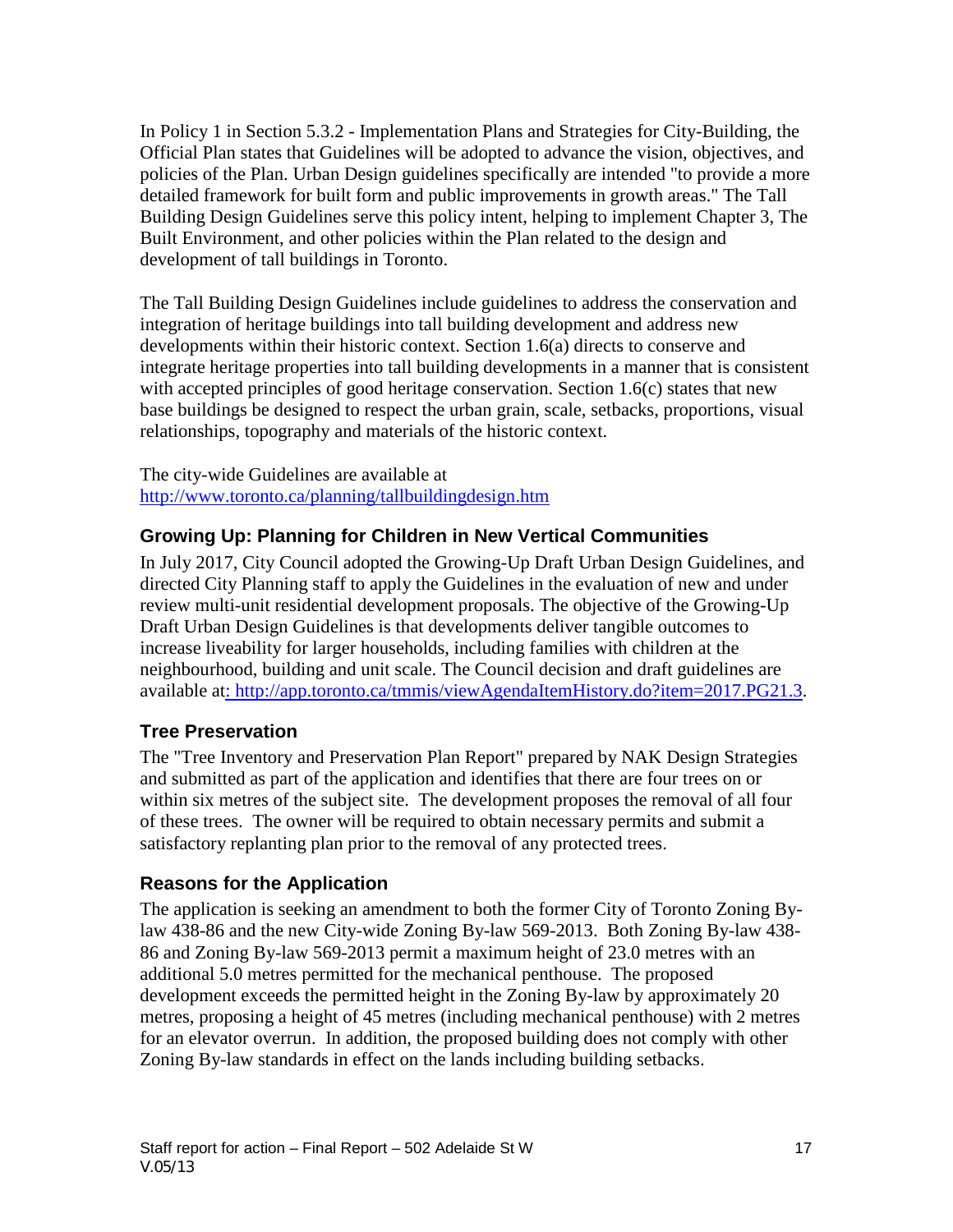### **Community Consultation**

A community consultation meeting was held on January 25, 2017. City Planning staff, the Ward Councillor and approximately 50 members of the public attended the meeting. A number of written comments and phone calls about the application have been received as well. The primary issues raised included the following:

- concerns regarding the increased height;
- more open space provided on the site;
- impacts on adjacent properties and lack of separation distance between the proposed development and surrounding buildings;
- concern about loading operations within the lane with moving trucks, vans and other vehicles parking in the lane;
- general parking impacts and increased traffic;
- providing smaller at-grade retail rather than larger retail that takes up the whole block; and
- construction management.

Staff has considered these comments in the review of this application.

## **Agency Circulation**

The application was circulated to all appropriate agencies and City divisions. Responses received have been used to assist in evaluating the application and to formulate appropriate By-law standards.

## **COMMENTS**

### **Provincial Policy Statement and Provincial Plans**

Section 2 of the *Planning Act* sets out matters of provincial interest that City Council shall have regard to in making any decision under the *Planning Act.* Relevant provisions of provincial interest include, among other matters: Section  $2(i)$  the adequate provision of a full range of housing, including affordable housing; Section  $2(p)$  the appropriate location of growth and development; and Section 2(q) the promotion of development that is designed to be sustainable, to support public transit and to be oriented to pedestrians.

The proposed development has regard to Section 2(j), of the *Planning Act*, as it provides a wide range of unit types that can serve different family types and sizes. The proposed development also has regard to Section 2(p) as it is within a designated intensification area. The proposed development is designed with a mid-to high-rise built form and is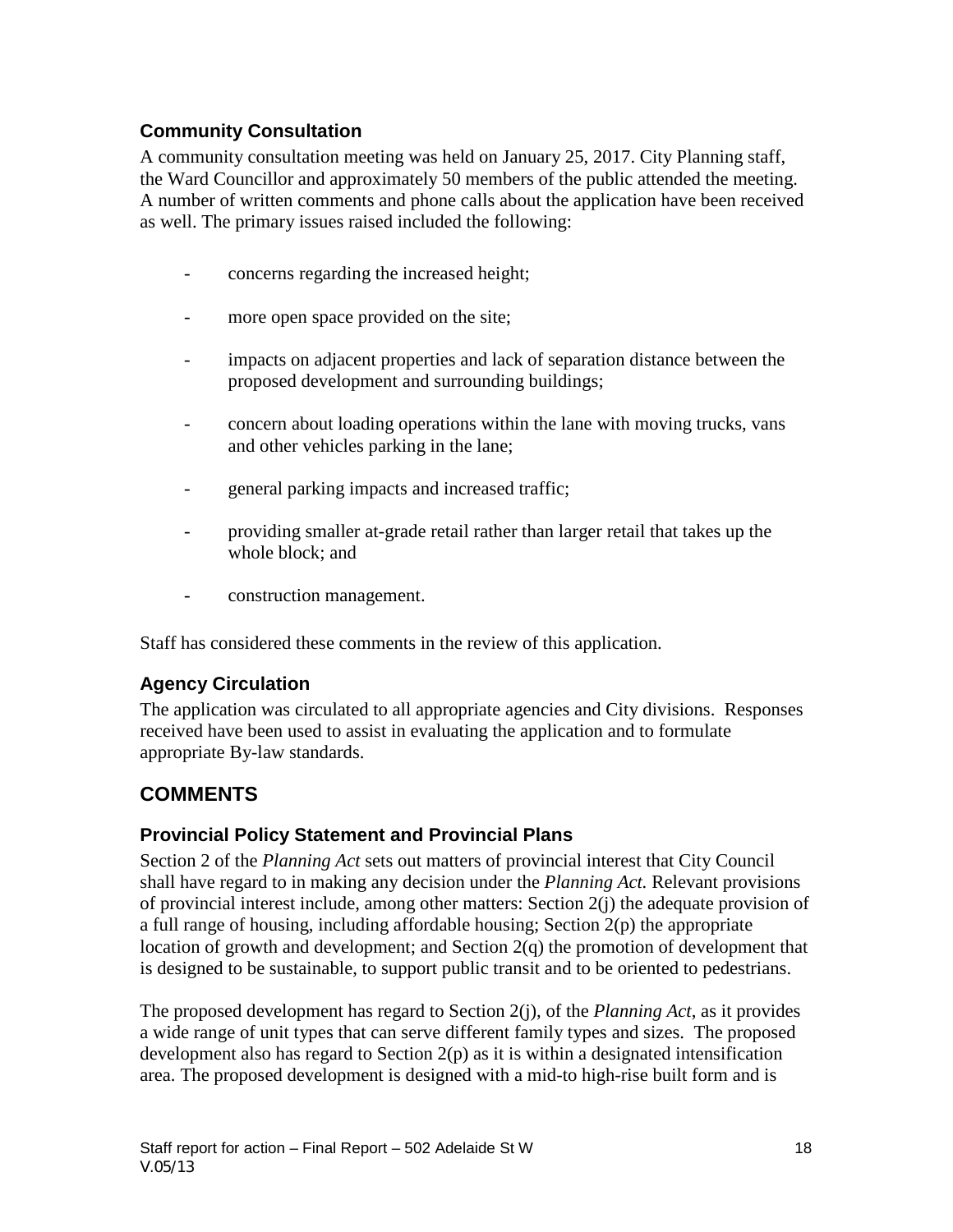appropriate in its context and is consistent with the built form scale in the West Precinct of King-Spadina.

The proposal has also been reviewed and evaluated against the Provincial Policy Statement (PPS 2014) and the Growth Plan (2017). The proposal has also been reviewed and evaluated against Policy 5.1 of the Growth Plan as described in the Issue Background section of the Report.

The PPS contains policies related to managing and directing development. It requires that sufficient land be made available for intensification and redevelopment; that planning authorities identify and promote opportunities for intensification and redevelopment where this can be accommodated taking into account, among other things, the existing building stock or areas; and that they establish and implement minimum targets for intensification and redevelopment within built up areas.

The proposal is consistent with the policies in the PPS including but not limited to Policies 1.1.3.2, 1.1.3.3 and 1.1.3.6 given its location within an area with established minimum targets for intensification and redevelopment within built up areas. Policy 4.7 indicates that the Official Plan is the most important vehicle for implementing the PPS. Further, Policy 1.1.3.3 states that planning authorities shall identify appropriate locations for intensification and redevelopment. In this context, the Official Plan further implements the direction of the PPS to require appropriate built form to fit harmoniously into its existing and planned context. The Official Plan, which includes the King-Spadina Secondary Plan, meets the requirements of the PPS. It contains clear, reasonable and attainable policies that protect provincial interests and direct development to suitable areas while taking into account the existing building stock, including heritage buildings, and protects the character of the area consistent with the direction of the PPS. In this regard, the project represents intensification and is consistent with other objectives of the Official Plan and therefore the PPS, in that it fits harmoniously into its existing and planned context, and does not represent overdevelopment of the site.

The Growth Plan for the Greater Golden Horseshoe identifies the Downtown as an Urban Growth Centre, which is a regional focal point for accommodating population and employment growth in complete communities that are well designed to meet people's needs for daily living throughout an entire lifetime. The Growth Plan builds on Section 2(r) of the *Planning Act*, which recognizes the promotion of built form that is welldesigned, encourages a sense of place and provides for public spaces that are of high quality, safe, accessible, attractive and vibrant to be a provincial interest that municipalities and the Local Planning Appeal Tribunal (formerly the Ontario Municipal Board) shall have regard for. The Growth Plan policies also build on PPS Policy 1.4, which states that planning authorities shall provide an appropriate range of housing types and densities for current and future residents.

Policy 2.2.2.4 of the Growth Plan directs municipalities to develop a strategy to achieve minimum intensification targets which will identify the appropriate type and scale of development. Section 2.2.6 also states that a diversity of housing will be provided in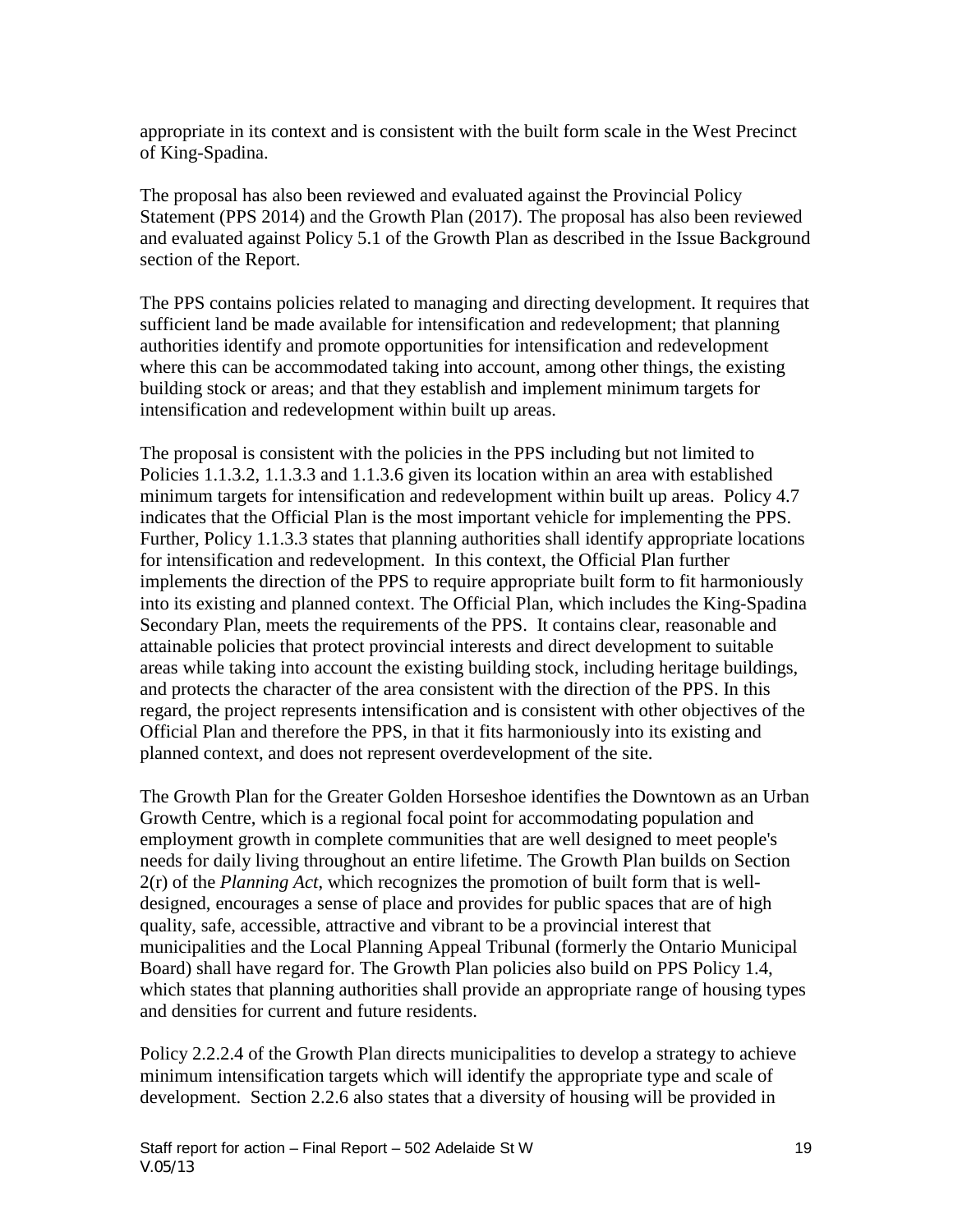order to meet current and future needs, particularly in intensification areas. Policy 2.2.6.3 states that towards the achievement of complete communities, municipalities will require multi-unit residential developments incorporate a mix of unit sizes to accommodate a diverse range of household sizes and incomes. The proposed development would provide over 93% two and three-bedroom units, which could support a diversity of family types and sizes and is consistent with the Growth Plan.

The King-Spadina area is located in the Downtown Urban Growth Centre. The planning framework that governs this site includes the Official Plan, King-Spadina Secondary Plan, Heritage Conservation District Plan and associated Urban Design Guidelines, which contain policies and guidelines to guide development. The Downtown Urban Growth Centre is on track to meet its density target of 400 residents and workers per hectare, as set out in the Growth Plan. Additionally, this target is the average of the entire Urban Growth Centre and it is not set to a specific area, such as the King-Spadina Secondary Plan Area. The proposed development provides an appropriately scaled height and building mass, contributing to the emerging built form context in the West Precinct of King-Spadina.

City Planning staff have determined that the proposal has regard for Section 2 of *Planning Act;* is consistent with the PPS; and conforms to the Growth Plan for the Greater Golden Horseshoe.

#### **Land Use**

The proposed residential and retail uses are permitted within the *Regeneration Areas* land use designation and applicable zoning provisions for the site.

The proposed land use is appropriate for the site and consistent with the *Downtown* and *Regeneration Areas* policies in the Official Plan and the policies in the King-Spadina Secondary Plan.

### **Provision of Family-Sized Units**

The proposed development includes 105 residential units. The proposed unit breakdown includes 7 one-bedroom units (7%), 56 two-bedroom units (53%), 15 two-bedroom plus den units (14%), and 27 three-bedroom units (26%). Staff generally seek to secure a minimum 10% of all units as three-bedroom units consistent with Official Plan objectives to create a diversity of unit types and accommodate families. Staff support the proportion of three-bedroom units proposed as part of this development in going above the minimum thresholds in encouraging a diversity unit types for a range of families in the city. The provision of large, family-sized units is also particularly appropriate in this building due to its location and adjacency to St. Andrew's Playground and surrounding public transit and amenities. The City's work on its "Growing Up" study has emphasized the need to accommodate the growing demand for family housing in vertical communities.

#### **Height and Massing**

The proposed development includes one mixed-use 45 metre building (including mechanical penthouse) with a two metre elevator overrun. The Draft Policy Directions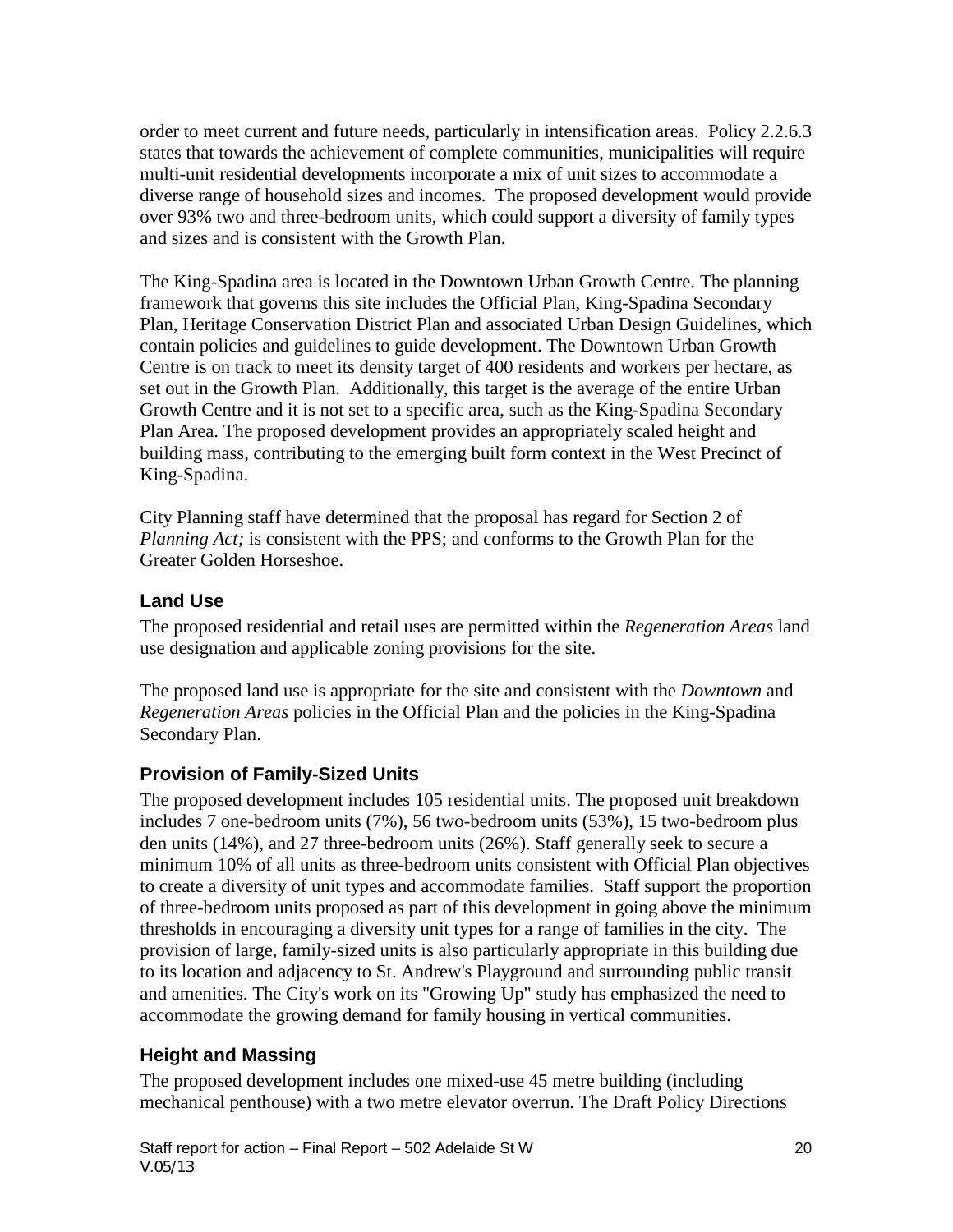Report considered by Toronto and East York Community Council on September 6, 2017, states that, in the West Precinct, policies will limit the scale of development to be significantly lower than the East Precinct (the area east of Spadina Avenue). New development will be limited to a maximum height of 45 metres, including all mechanical elements. The proposed building is at the maximum, with a small elevator overrun above. The elevator overrun is not visible from the street and its location will be secured on the Zoning By-Law schedules.

The proposed 14-storey building sits on top of an eight-storey base building with three metre stepbacks along the south elevation (Adelaide Street) and west elevation (Portland Street). The proposal includes a 5.5 metre setback from the centre of the property line along the east elevation and a 3 metre setback from the property line along the north elevation. The dwelling units in the development are oriented to the west along Portland Street and south along Adelaide Street West with principal windows facing these directions. These setbacks/stepbacks are acceptable to Staff in this instance.

Staff also considered the area context when evaluating appropriateness. Although, the site is adjacent to existing lower scale development, the emerging area context includes the existing 10-storey residential apartment building on the southeast side of the Portland Street and Richmond Street intersection, a recently approved 15-storey mixed-use building on the southwest corner of Portland Street and Richmond Street, and an 11 storey mixed-use building at 461 Richmond Street to the east of the site. The proposed 14-storey mixed-use development is compatible with the built form and context of the area.

Staff is of the opinion that the site can accommodate a development of this size, scale, and form, and the proposed height and density are appropriate.

#### **Heritage**

Heritage Preservation Services staff have reviewed the Heritage Impact Assessment (HIA) report along with architectural drawings submitted with the application. Staff will continue to work with the applicant through the Site Plan Control process on material selection with reference to existing heritage buildings in the area.

### **Sun, Shadow, Wind**

The Official Plan requires new development to be massed to fit harmoniously into its existing and/or planned context by adequately limiting any resulting shadowing on neighbouring streets, properties, and open spaces. A sun and shadow study was prepared by the applicant for the spring and fall equinox (March 21st and September 21st) and review has determined that minimal shadow impacts on properties will be created by the proposed development.

The proposed development is located one block east of St. Andrew's Playground. In the King-Spadina Secondary Plan, St. Andrew's Playground is identified as "an important park within part of the King-Spadina Area". New development is to respect the integrity and potential for increased use of the park. The King-Spadina Plan requires buildings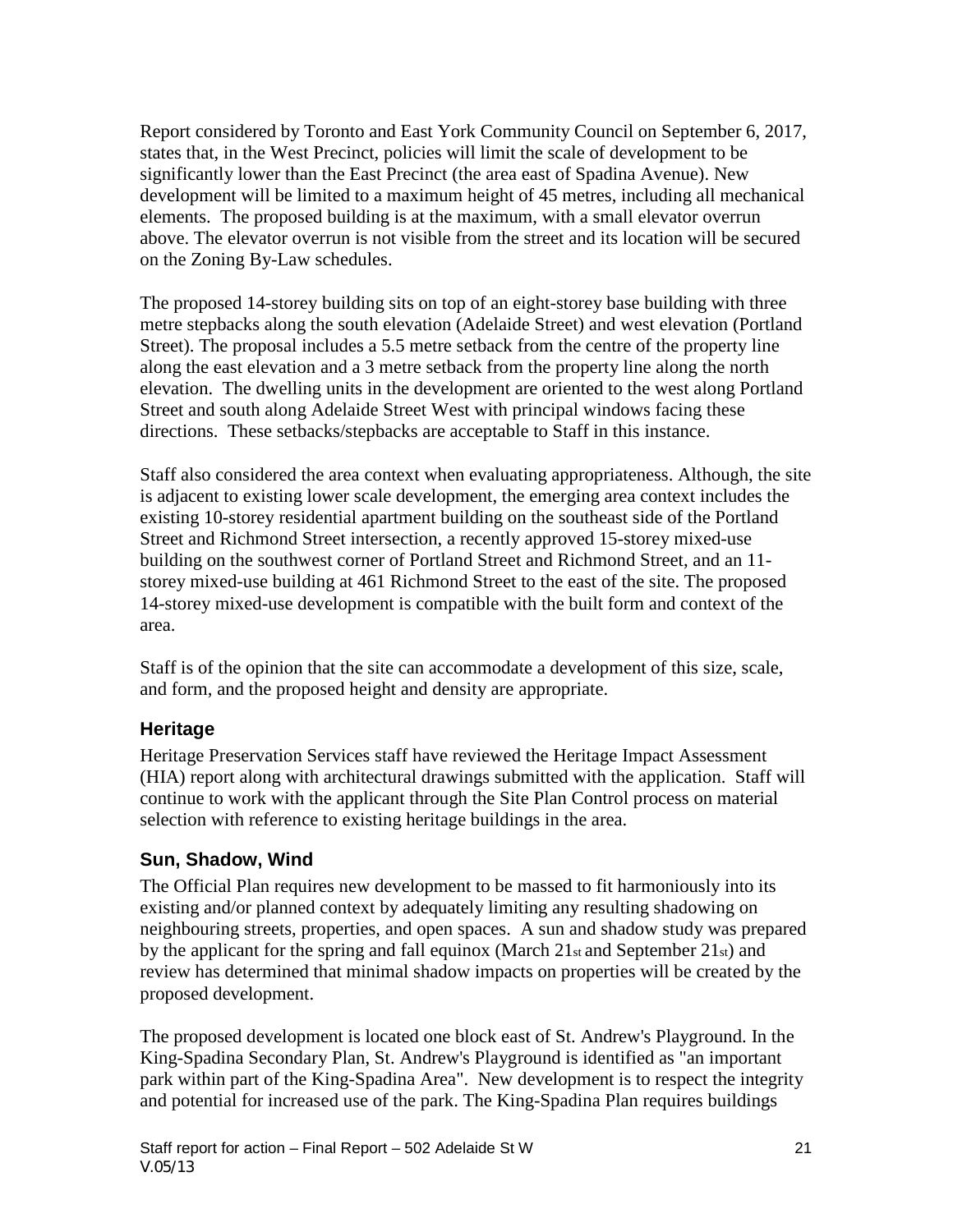adjacent to the park to be designed to minimize the wind and shadowing impacts on the streets, parks, and open space.

The proposed development minimally shadows St. Andrew's Playground between 4:18 pm and 6:18 pm on March 21 and September 21. Shadow is added along Portland Street, however it is anticipated that the as-of-right heights would also shadow the street. The proposed shadow impact is acceptable to Staff.

The wind conditions proposed to be created by the new development as detailed in the *Pedestrian Levels Winds – Opinion Letter* dated August 24, 2016, indicates that wind conditions at grade are expected to be suitable, without mitigation. Wind conditions over the 11th level are expected to be less favourable, and mitigation measures are recommended to ensure satisfactory wind conditions. Additional wind analysis will be required to be conducted and necessary wind mitigation measures will be secured through the Site Plan Approval process to ensure that appropriate wind mitigation measures are implemented, where necessary, for this project.

### **Amenity Space**

Zoning By-law 438-86 requires a minimum of 2 square metres per unit each of indoor and outdoor amenity space, and By-law 569-2013 requires a combined amenity of 4 square metres per unit. The applicant is providing 335 square metres of indoor amenity space (3.2 square metres per unit) and 85 square metres of outdoor amenity space (0.81 square metres per unit), which is acceptable to Staff. The indoor and outdoor amenity spaces are proposed to be connected and both are located on the second floor. The residential units are also designed with some oversized patios providing expanded access to private outdoor space. The design and configuration of the amenity space will be secured as part of the Site Plan Approval process.

### **Traffic Impact, Access, Parking**

The applicant submitted a traffic impact study which concluded that the proposal will have minimal traffic impacts on area intersections and additional traffic can be accommodated on the adjacent road network. Transportation Services staff have reviewed the traffic impact analysis and have determined that it is acceptable.

The proposed development would include two levels of underground parking including 32 parking spaces comprised of 22 resident parking spaces, 8 visitor parking spaces, and 2 retail parking spaces. Transportation Services staff consider the proposed quantity of parking spaces to be adequate for the number of units and amount of non-residential space proposed. The proposed quantity of vehicular parking will be secured in the draft zoning by-law.

## **Bicycle Parking**

The proposed bicycle parking supply meets the requirements of Zoning By-Law 569- 2013. A total of 106 long-term bicycle parking spaces and 11 short-term bicycle parking spaces will be provided for the proposed building. Long-term bicycle parking is proposed to be located on the mezzanine floor and short-term bicycle parking is proposed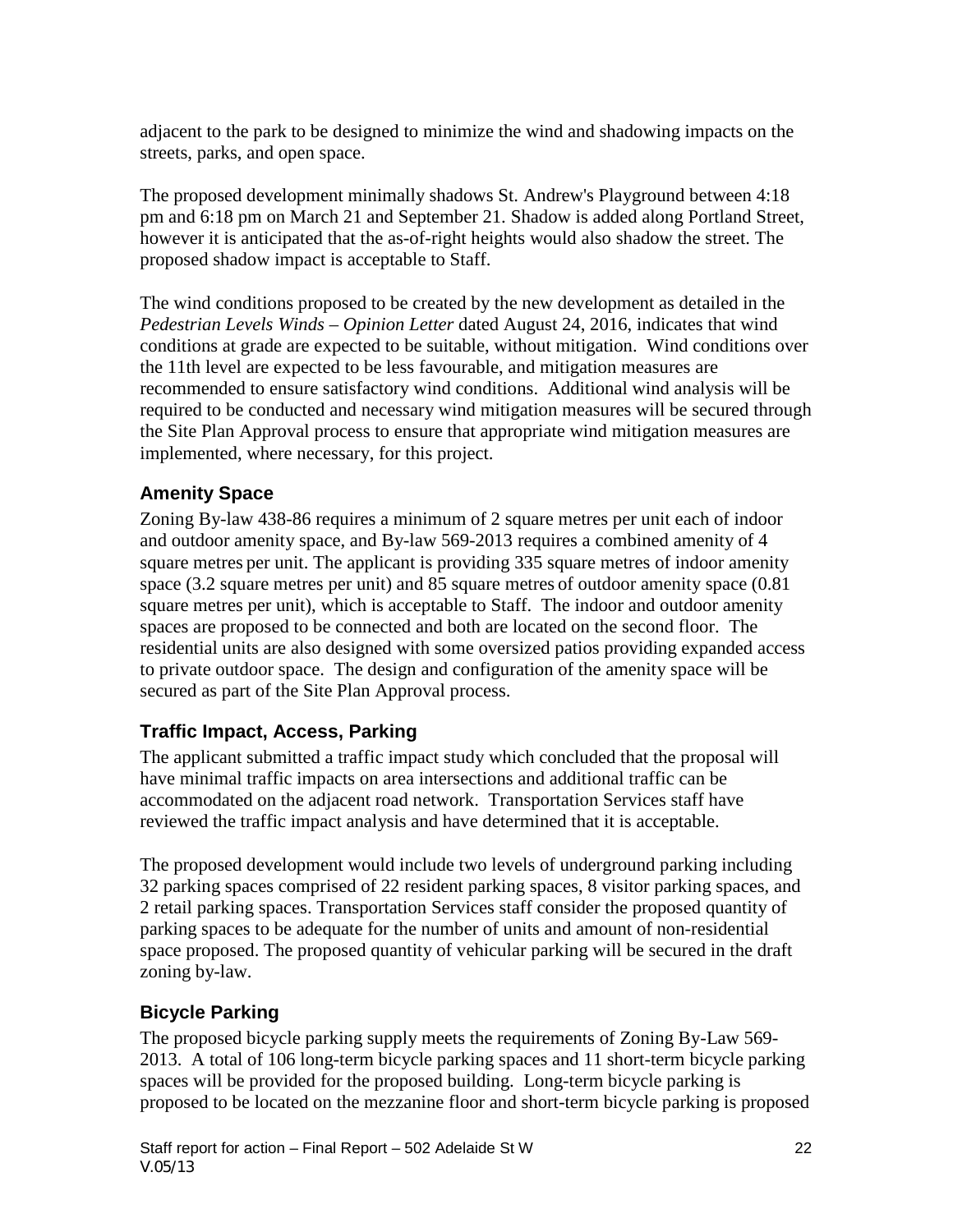to be located on the P1 level. Bicycle parking will be secured in the draft zoning by-law in accordance with Tier 1 of the Toronto Green Standard Checklist.

### **Loading**

A Type G loading space is required for all developments that contains 30 or more residential units. The Type G loading space (4.0 meters wide, 13.0 meters long and 6.1 meters high) will be located within the ground floor accessed via a public lane along the east of the property.

Solid Waste and City Planning have reviewed the loading approach proposed for the development. Given the site configuration and design of the building, reversing onto the public lane, as widened, will be permitted subject to the applicant submitting revised plans as per Condition e (ii) in the Recommendations section of this report.

The above will be also be secured as conditions in the Site Plan Agreement.

## **Servicing**

Staff have also requested a revised Functional Servicing and Storm Management Report and Hydrogeological Site Assessment. This report's Recommendation 3 requires the applicant to provide these plans and reports to the satisfaction of the Chief Engineer and Executive Director of Engineering and Construction Services before the Bills are introduced to Council for enactment.

## **Open Space/Parkland**

The Official Plan contains policies to ensure that Toronto's system of parks and open spaces are maintained, enhanced and expanded. Map 8B of the Toronto Official Plan shows local parkland provisions across the City. The site is in the second highest quintile of current provision of parkland. With all the development occurring in King-Spadina added demand and pressures on parkland is expected. Accordingly, the site is in a parkland acquisition priority area, as per Chapter 415, Article III of the Toronto Municipal Code.

In accordance with Chapter 415, Article III of the Toronto Municipal Code, the applicant is required to satisfy the parkland dedication requirement through a cash-in-lieu contribution. The residential component of this proposal is subject to a 10% parkland dedication while the non-residential component is subject to a 2% parkland dedication.

The value of the cash-in-lieu of parkland dedication will be appraised through Real Estate Services. Payment will be required prior to the issuance of the first above grade building permit.

## **Facilities for Dogs**

Given the current rise in dog population in the downtown area, especially within condominiums, the applicant is expected to provide on-site off-leash amenities with proper disposal facilities and dog relief stations. This will help to alleviate some of the pressure on the existing neighbourhood parks.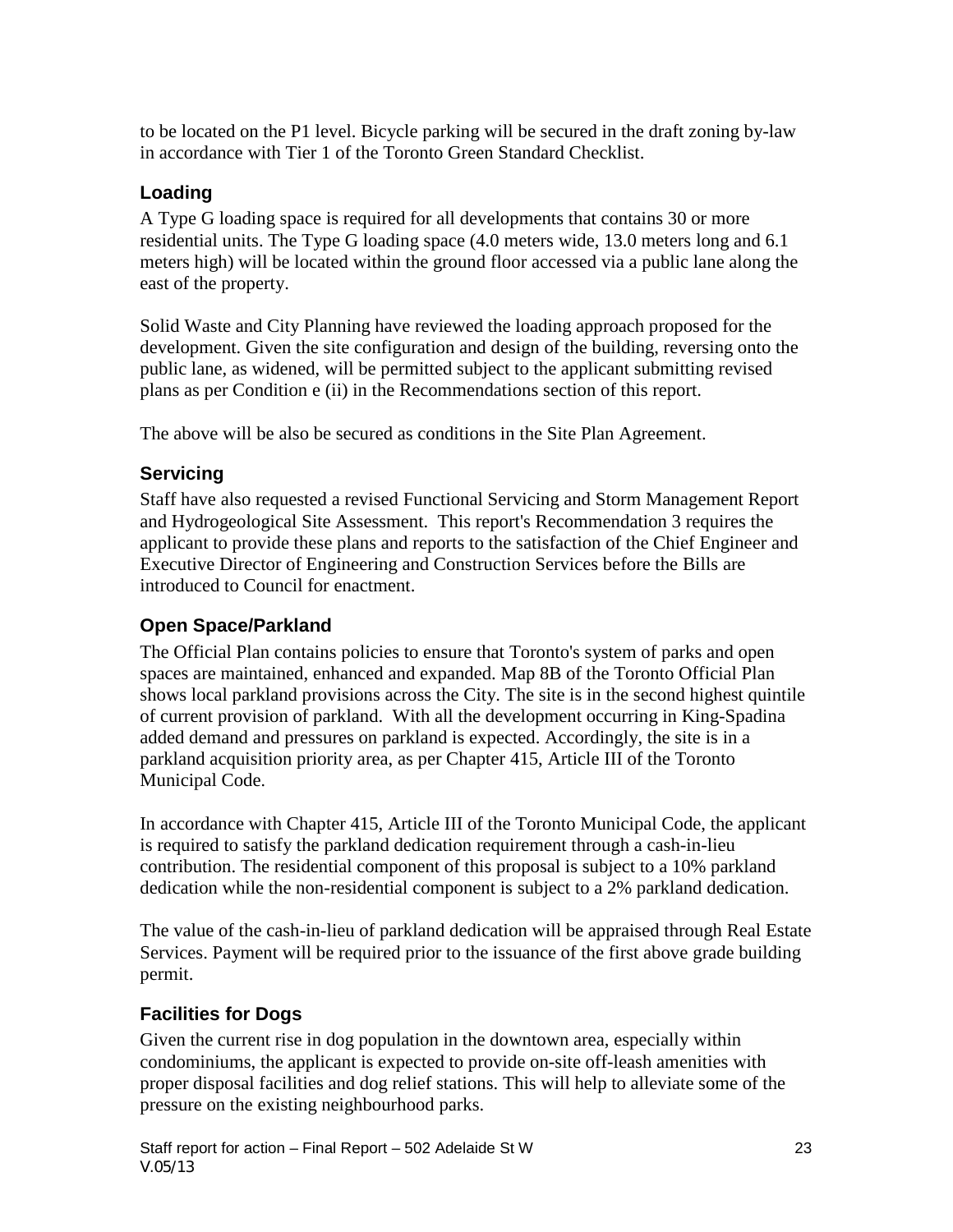### **Toronto Green Standard**

Council has adopted the four-tier Toronto Green Standard (TGS). The TGS is a set of performance measures for green development. Applications for Zoning By-law Amendments, Draft Plans of Subdivision and Site Plan Control are required to meet and demonstrate compliance with Tier 1 of the Toronto Green Standard. Tiers 2, 3 and 4 are voluntary, higher levels of performance with financial incentives. Tier 1 performance measures are secured on site plan drawings and through a Site Plan Agreement.

The applicant is required to meet Tier 1 of the TGS. The recommended site specific zoning by-law will secure performance standards for the provision of bicycle parking. Other applicable TGS performance measures will be secured through the Site Plan Approval process.

#### **Implementation**

Before the Bills are introduced to City Council for enactment, the following matters must be satisfied:

- a. Provide a revised hydrogeology assessment, geotechnical report and associated municipal servicing plans to the satisfaction of the Chief Engineer & Executive Director, Engineering & Construction Services.
- b. Provide a revised functional servicing and stormwater management report to the satisfaction of the Chief Engineer & Executive Director, Engineering & Construction Services.
- c. Provide any additional information/documentation as may be required by Toronto Water, Environmental Monitoring and Protection staff upon completion of the review.
- d. Make satisfactory arrangements with the Chief Engineer &Executive Director, Engineering & Construction Services for the construction of any improvements to the municipal infrastructure, should it be determined that upgrades are required to the infrastructure to support this development, in accordance with the functional servicing report accepted by the Chief Engineer & Executive Director, Engineering &Construction Services.
- e. Provide revised drawings showing:
	- i. That all access driveways to be used by the collection vehicle will be level (+/-8%), have a minimum vertical clearance of 4.4 m throughout, a minimum width of 4.5 m throughout, and be 6 m wide at point of ingress and egress, and  $5.5 \text{ m}^2$  (minimum) collection/staging pad must be shown abutting the front of the Type G loading space, with an unencumbered vertical clearance of 6.1 m, and constructed with a level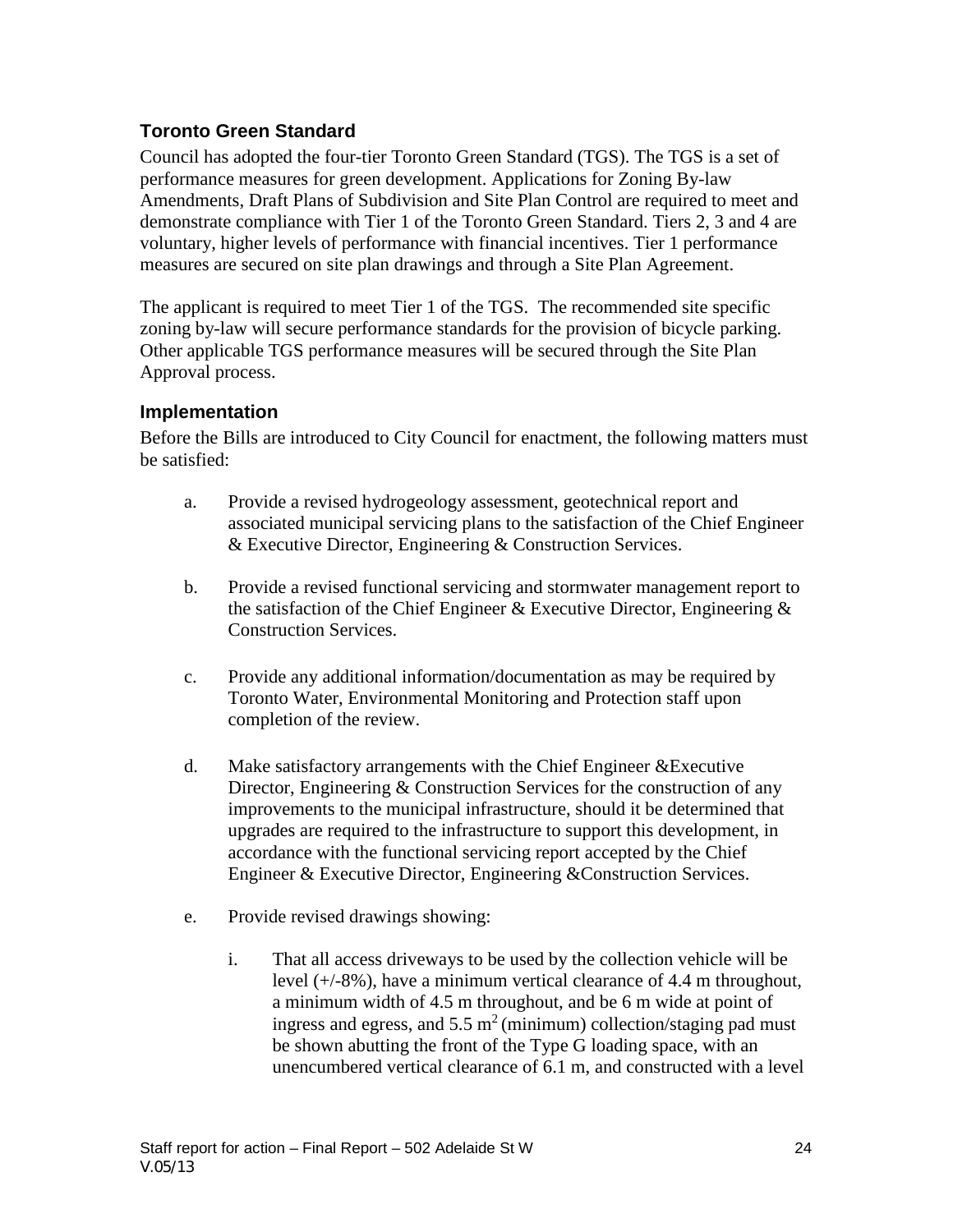grade of no more than 2% to the satisfaction of the Chief Engineer & Executive Director, Engineering & Construction Services;

- ii. The notations related to back-up manoeuvres of the City's solid waste refuse collection vehicle to:
	- H. Install and maintain of a warning system with signage and lights at the top of the underground ramp to warn motorists/vehicles of the presence of the trucks on site and to use caution;
	- I. Install and maintain a warning system installed on private property adjacent the public lane, including installation of convex mirrors if there is a possibility that pedestrians may not see reversing vehicles, to warn vehicles and pedestrians when the City's solid waste refuse collection truck is on site, to use caution; and
	- J. Designate, a fully trained employee, to be present at all times to assist the driver of the City's refuse collection vehicle with the back-up manoeuvres onto the public lane by controlling pedestrian and vehicular traffic at the exit from the loading space and at all times during garbage collection times.
- iii.  $A 5.5 m<sup>2</sup>$  (minimum) collection/staging pad abutting the front of the Type G loading space, with an unencumbered vertical clearance of 6.1 m, and constructed of 200 mm reinforced concrete with a level grade of 2%  $( \pm )$ ;
- iv. The access ramp leading to the underground garage where the ramp beings at or near a property line, with a maximum slope of 5% over a minimum distance of 6 m, as measured from the new property line into the site;
- v. The required 0.56 m wide strip of land to the full extent of the site abutting the west limit of the north-south public lane extending between Adelaide Street West and Richmond Street West to a depth of 1.2 m from the finished grade, to be conveyed to the City, free and clear of all encumbrances, save and except for utility poles; and
- vi. A minimum 2.1 m pedestrian clearway, excluding the tree pit cover to the full extent of the site abutting Adelaide Street West.

### **Section 37**

The Official Plan contains policies pertaining to the provision of community benefits for increases in height and/or density for a use pursuant to Section 37 of the *Planning Act*. Generally, a Section 37 benefit is required for developments with more than 10,000 square metres of gross floor area. The application at 502 Adelaide Street West and 119- 123 Portland Street does not meet this threshold and falls below the 10,000 square metres of total gross floor area.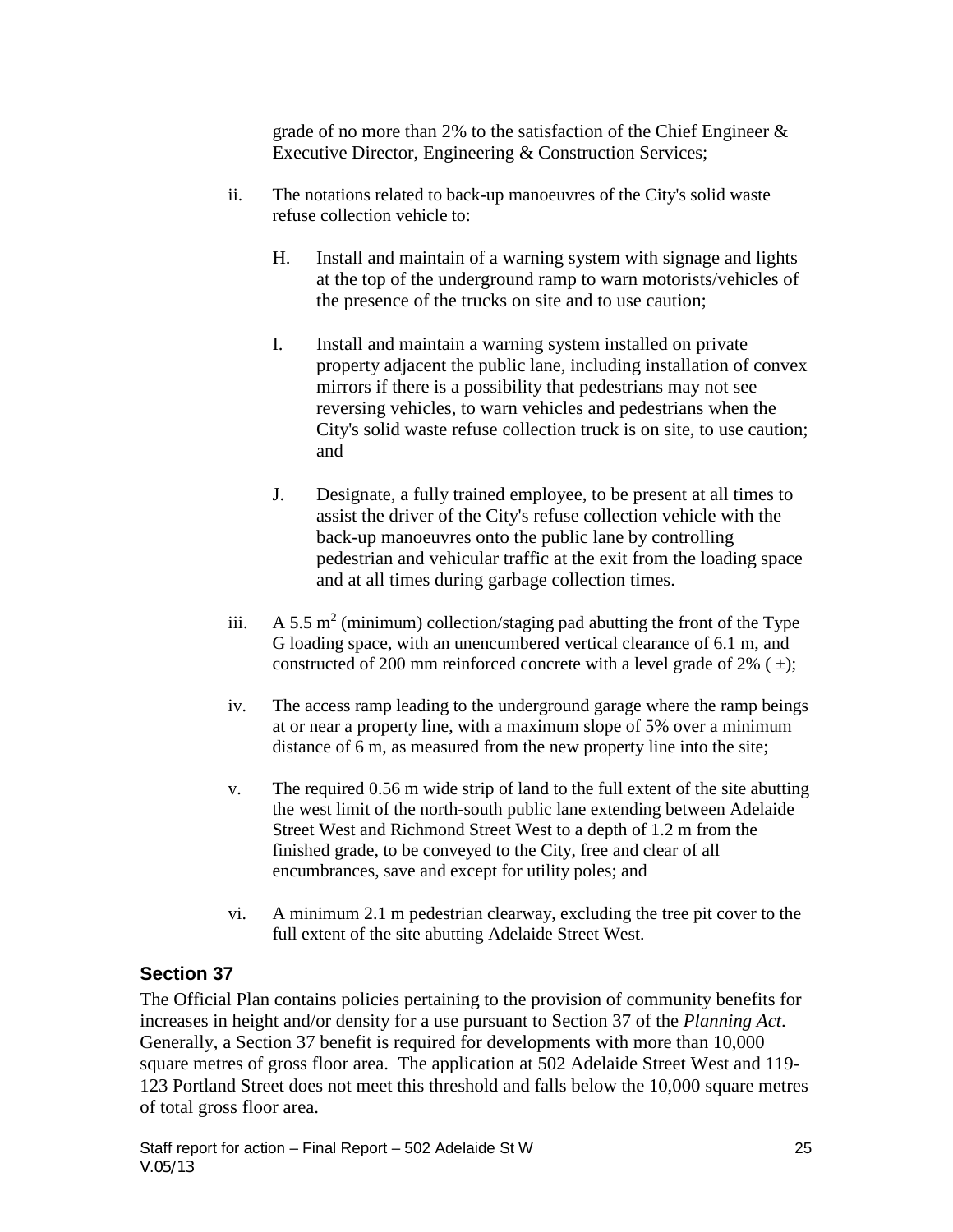#### **Conclusion**

The proposal is consistent with the *Regeneration Areas* policies in the Official Plan and the King-Spadina Secondary Plan. City Planning staff recommend Council approve the proposed zoning by-law amendments and that the Bills to introduce the By-laws be held until the applicant addresses various matters associated with the orderly development of the site.

### **CONTACT**

Paul Mulé, Senior Planner Tel. No. 416.392.1306 E-mail: Paul.Mule@toronto.ca

## **SIGNATURE**

Lynda H. Macdonald Acting Director, Community Planning Toronto and East York District

\_\_\_\_\_\_\_\_\_\_\_\_\_\_\_\_\_\_\_\_\_\_\_\_\_\_\_\_\_\_\_

(P:\2018\Cluster B\pln\TEYCC\12500963006.doc) – ca

## **ATTACHMENTS**

Attachment 1: Site Plan Attachment 2: North Elevation Attachment 3: South Elevation Attachment 4: East Elevation Attachment 5: West Elevation Attachment 6: Zoning Attachment 7: Application Data Sheet Attachment 8: Draft Zoning By-law Amendment to 438-86 Attachment 9: Draft Zoning By-law Amendment to 569-2013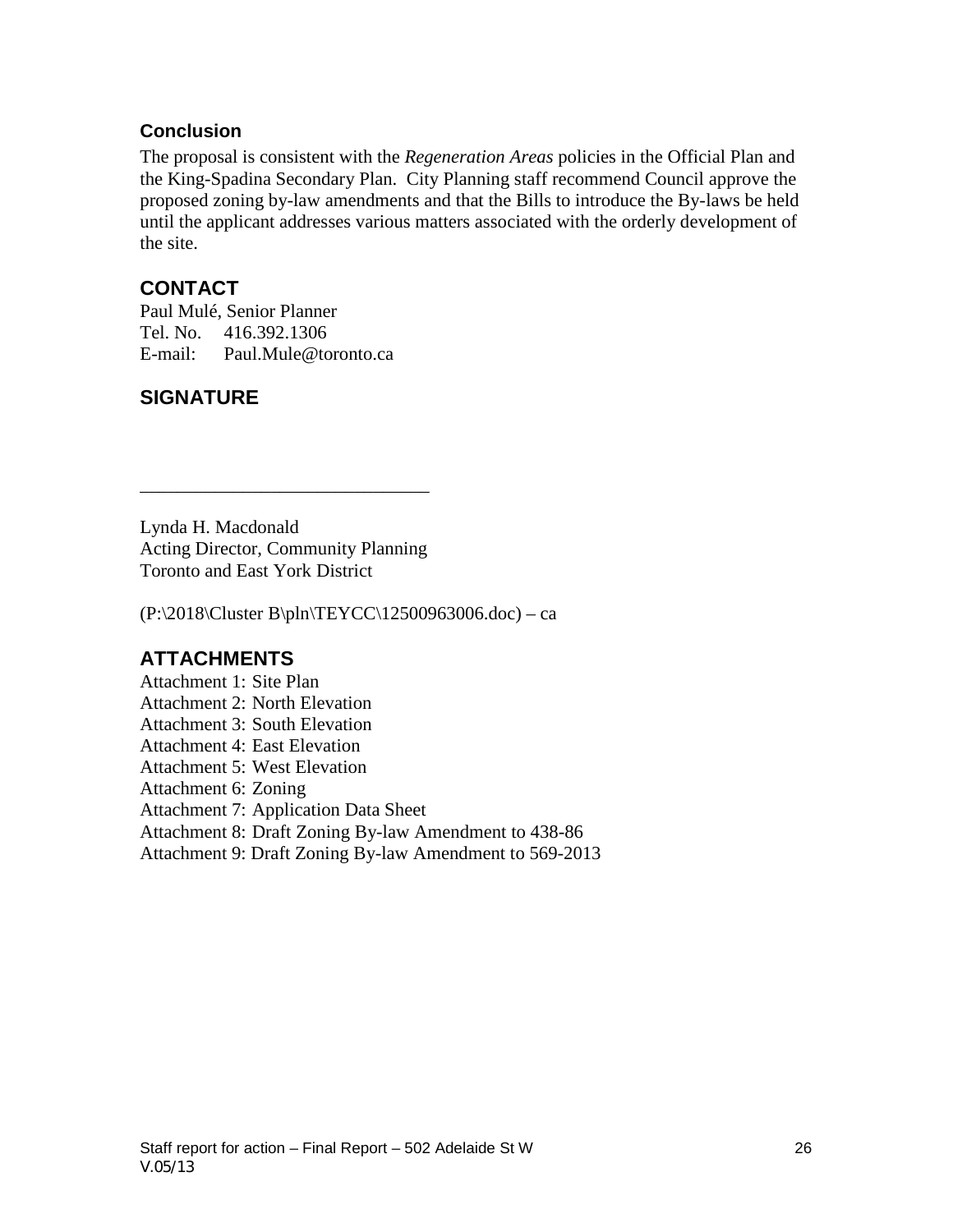

### **Attachment 1: Site Plan**

# **Site Plan**

## 502 Adelaide Street West

**Applicant's Submitted Drawing** Not to Scale >> 05/08/2018

File # 16 228717 STE 20 0Z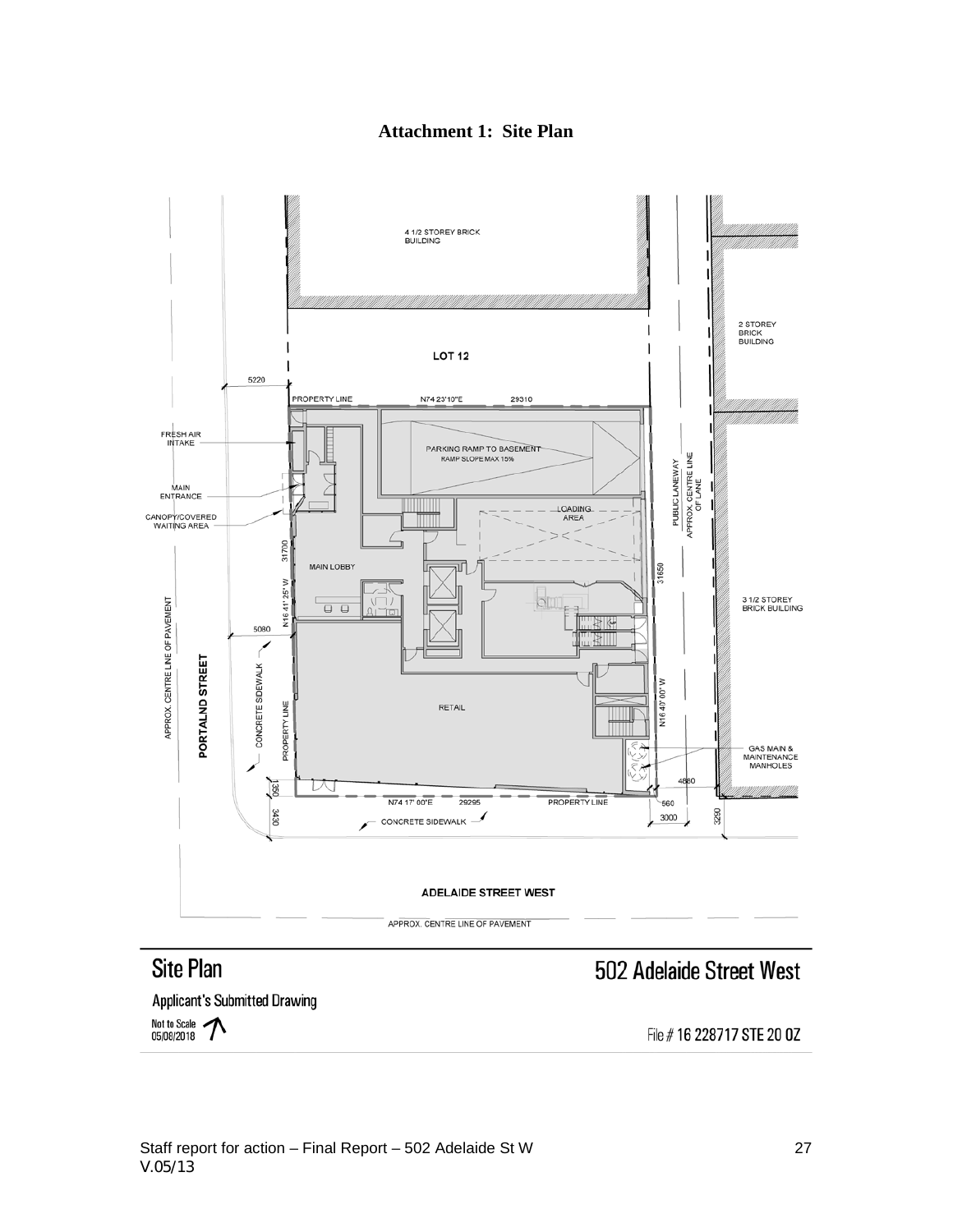



# **North Elevation**

# 502 Adelaide Street West

**Applicant's Submitted Drawing** Not to Scale<br>05/08/2018

File # 16 228717 STE 20 0Z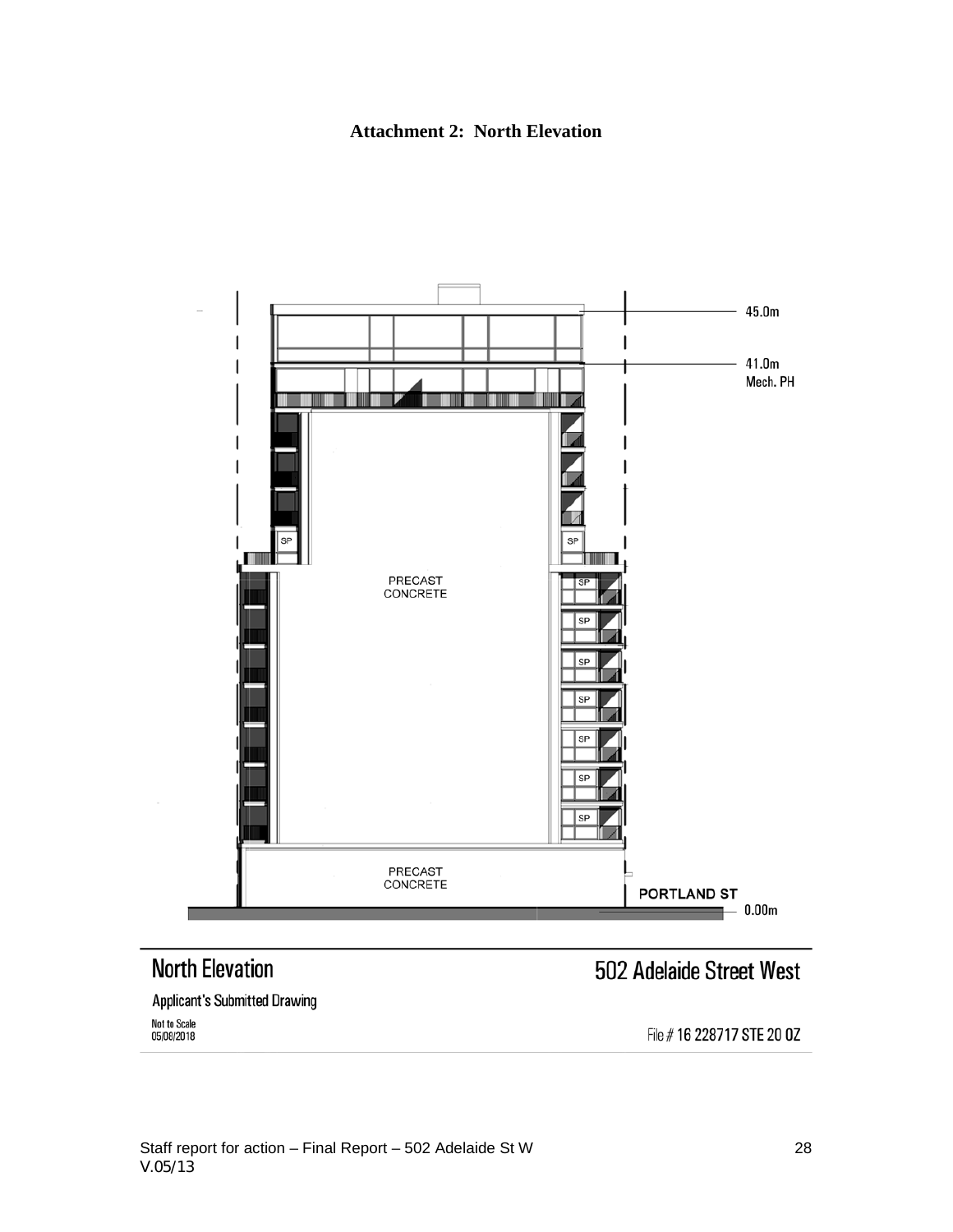#### **Attachment 3: South Elevation**



#### **Applicant's Submitted Drawing**

Not to Scale<br>05/08/2018

# File # 16 228717 STE 20 0Z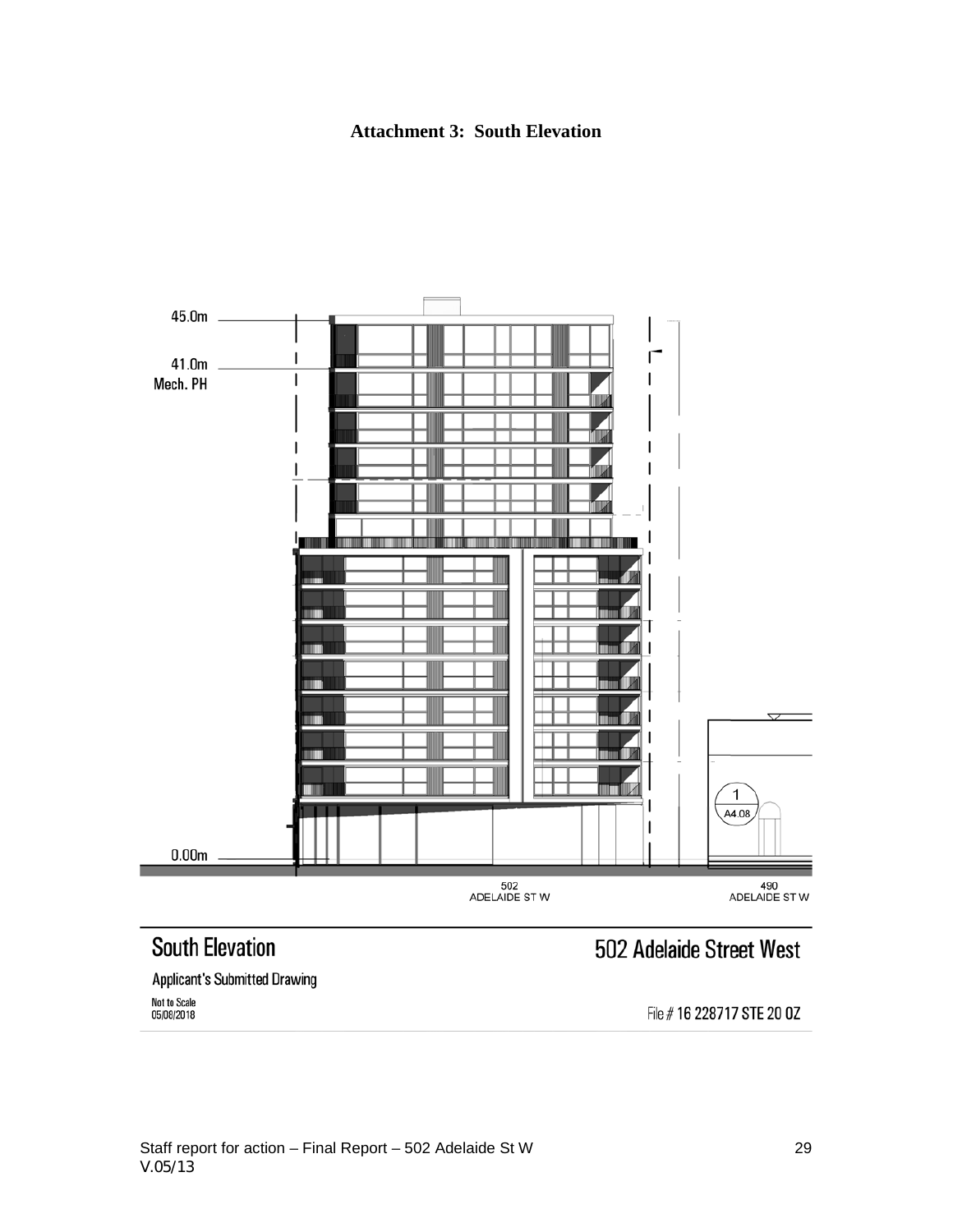**Attachment 4: East Elevation**



# **East Elevation**

# 502 Adelaide Street West

**Applicant's Submitted Drawing** 

Not to Scale 05/08/2018

File #16 228717 STE 20 0Z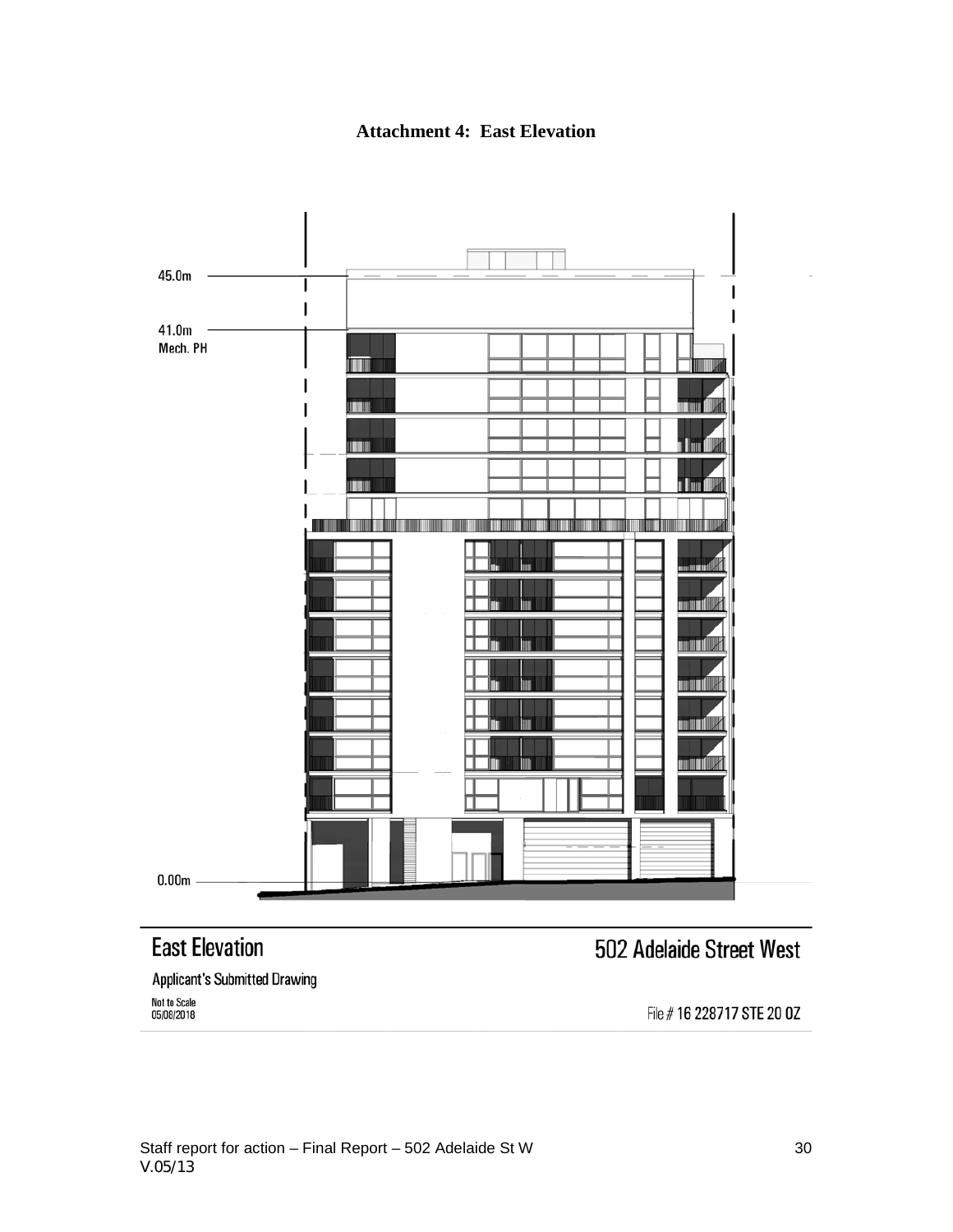**Attachment 5: West Elevation**



# **West Elevation**

# 502 Adelaide Street West

**Applicant's Submitted Drawing** 

Not to Scale<br>05/08/2018

File #16 228717 STE 20 0Z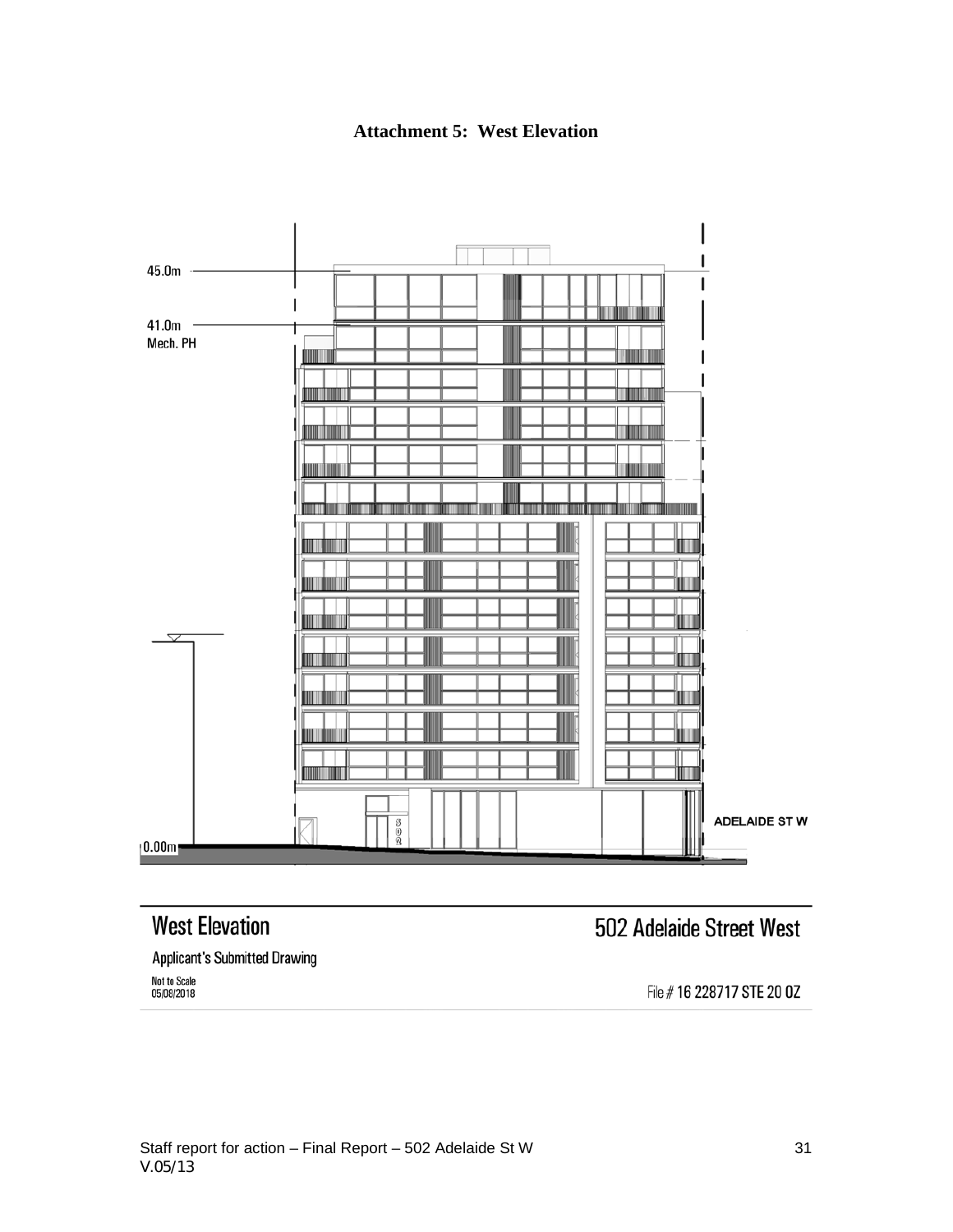#### **Attachment 6: Zoning**



Not to Scale<br>Extracted: 05/08/2018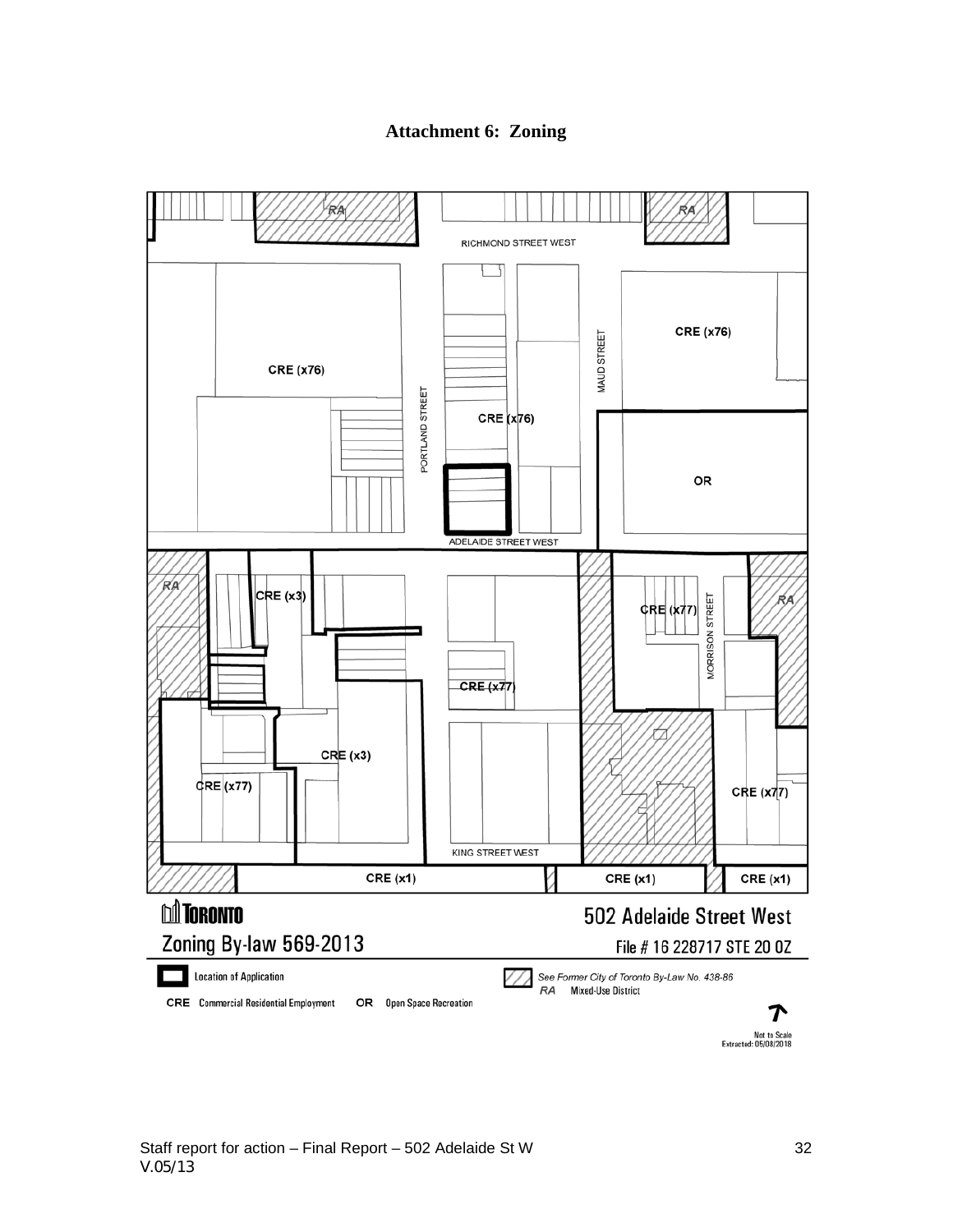## **Attachment 7: Application Data Sheet**

| <b>Municipal Address:</b>                 | 502 ADELAIDE ST W                                                                                                     | Date Received:           | September 26, 2016 |                                       |  |  |
|-------------------------------------------|-----------------------------------------------------------------------------------------------------------------------|--------------------------|--------------------|---------------------------------------|--|--|
| <b>Application Number:</b>                | 16 228717 STE 20 OZ                                                                                                   |                          |                    |                                       |  |  |
| <b>Application Type:</b>                  | OPA / Rezoning, Rezoning                                                                                              |                          |                    |                                       |  |  |
| <b>Project Description:</b>               | Rezoning application for a 14 storey mixed-use building with commercial<br>uses at grade and residential units above. |                          |                    |                                       |  |  |
| <b>Applicant</b>                          | <b>Architect</b><br>Agent                                                                                             |                          | Owner              |                                       |  |  |
| <b>SWEENY AND CO</b><br><b>ARCHITECTS</b> |                                                                                                                       |                          |                    | PORTLAND ADELAIDE<br>DEVELOPMENTS INC |  |  |
| <b>EXISTING PLANNING CONTROLS</b>         |                                                                                                                       |                          |                    |                                       |  |  |
| Official Plan Designation:                | <b>Regeneration Areas</b>                                                                                             | Site Specific Provision: |                    |                                       |  |  |
| Zoning:                                   | CRE (x76)                                                                                                             | Heritage Designation:    |                    |                                       |  |  |
| Height Limit (m):                         | 23                                                                                                                    | Site Plan Control Area:  |                    |                                       |  |  |
| <b>PROJECT INFORMATION</b>                |                                                                                                                       |                          |                    |                                       |  |  |
| 928<br>Site Area (sq m):                  | Frontage (m):                                                                                                         | 29                       | Depth (m):         | 32                                    |  |  |
| <b>Building Data</b>                      | <b>Existing</b>                                                                                                       | <b>Retained</b>          | <b>Proposed</b>    | <b>Total</b>                          |  |  |
| Ground Floor Area (sq m):                 | 671                                                                                                                   |                          | 740                | 740                                   |  |  |
| Residential GFA (sq m):                   | 418                                                                                                                   |                          | 9,212              | 9,212                                 |  |  |
| Non-Residential GFA (sq m):               | 447                                                                                                                   |                          | 272                | 272                                   |  |  |
| Total GFA (sq m):                         | 865                                                                                                                   |                          | 9,484              | 9,484                                 |  |  |
| Height - Storeys:                         | 3                                                                                                                     |                          | 14                 | 14                                    |  |  |
| Height - Metres:                          | 9                                                                                                                     |                          | 45                 | 45                                    |  |  |
| Lot Coverage Ratio (%):                   | 79.74                                                                                                                 | Floor Space Index:       | 10.22              |                                       |  |  |
| <b>Floor Area Breakdown</b>               | Above Grade (sq m)                                                                                                    | Below Grade (sq m)       |                    |                                       |  |  |
| <b>Residential GFA:</b>                   |                                                                                                                       | 9,212                    |                    |                                       |  |  |
| Retail GFA:                               |                                                                                                                       | 272                      |                    |                                       |  |  |
| Office GFA:                               |                                                                                                                       |                          |                    |                                       |  |  |
| Industrial GFA:                           |                                                                                                                       |                          |                    |                                       |  |  |
| Institutional/Other GFA:                  |                                                                                                                       |                          |                    |                                       |  |  |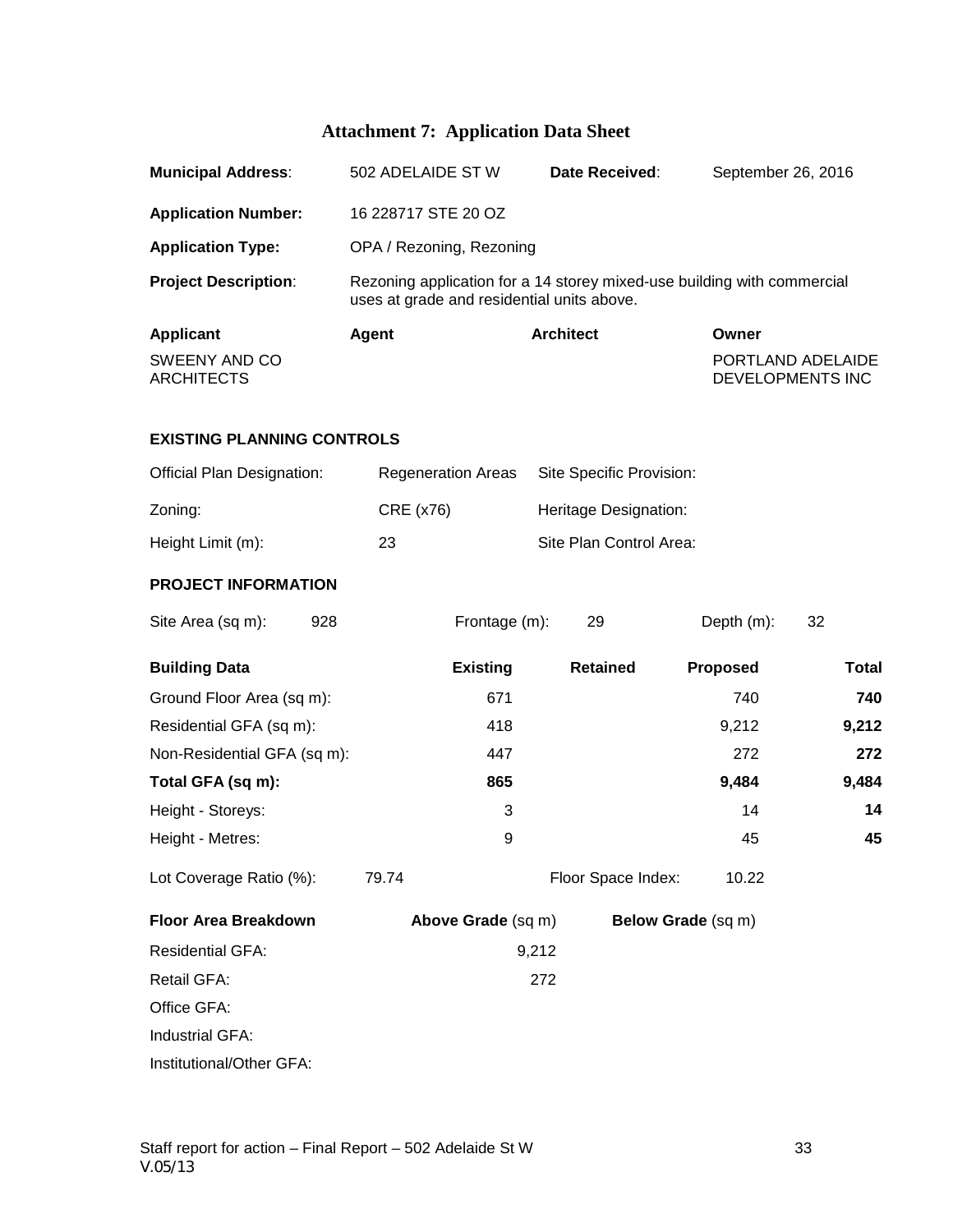| <b>Residential Units</b><br>by Tenure  |              | <b>Existing</b>                | <b>Retained</b> | <b>Proposed</b> | Total      |  |  |  |  |
|----------------------------------------|--------------|--------------------------------|-----------------|-----------------|------------|--|--|--|--|
| Rental:                                |              |                                |                 |                 |            |  |  |  |  |
| Freehold:                              |              |                                |                 |                 |            |  |  |  |  |
| Condominium:<br>Other:                 |              |                                |                 | 105             | 105        |  |  |  |  |
| <b>Total Units:</b>                    |              |                                |                 | 105             | 105        |  |  |  |  |
| <b>Total Residential Units by Size</b> |              |                                |                 |                 |            |  |  |  |  |
|                                        | <b>Rooms</b> | <b>Bachelor</b>                | 1 Bedroom       | 2 Bedroom       | 3+ Bedroom |  |  |  |  |
| Retained:                              |              |                                |                 |                 |            |  |  |  |  |
| Proposed:                              |              |                                | $\overline{7}$  | 71              | 27         |  |  |  |  |
| <b>Total Units:</b>                    |              |                                | $\overline{7}$  | 71              | 27         |  |  |  |  |
| <b>Parking and Loading</b>             |              |                                |                 |                 |            |  |  |  |  |
| Parking Spaces:                        | 32           | <b>Bicycle Parking Spaces:</b> | 117             | Loading Docks:  | 1          |  |  |  |  |
| <b>CONTACT:</b>                        |              |                                |                 |                 |            |  |  |  |  |
| Paul Mule, Senior Planner              |              |                                |                 |                 |            |  |  |  |  |

416.392.1306

Paul.Mule@toronto.ca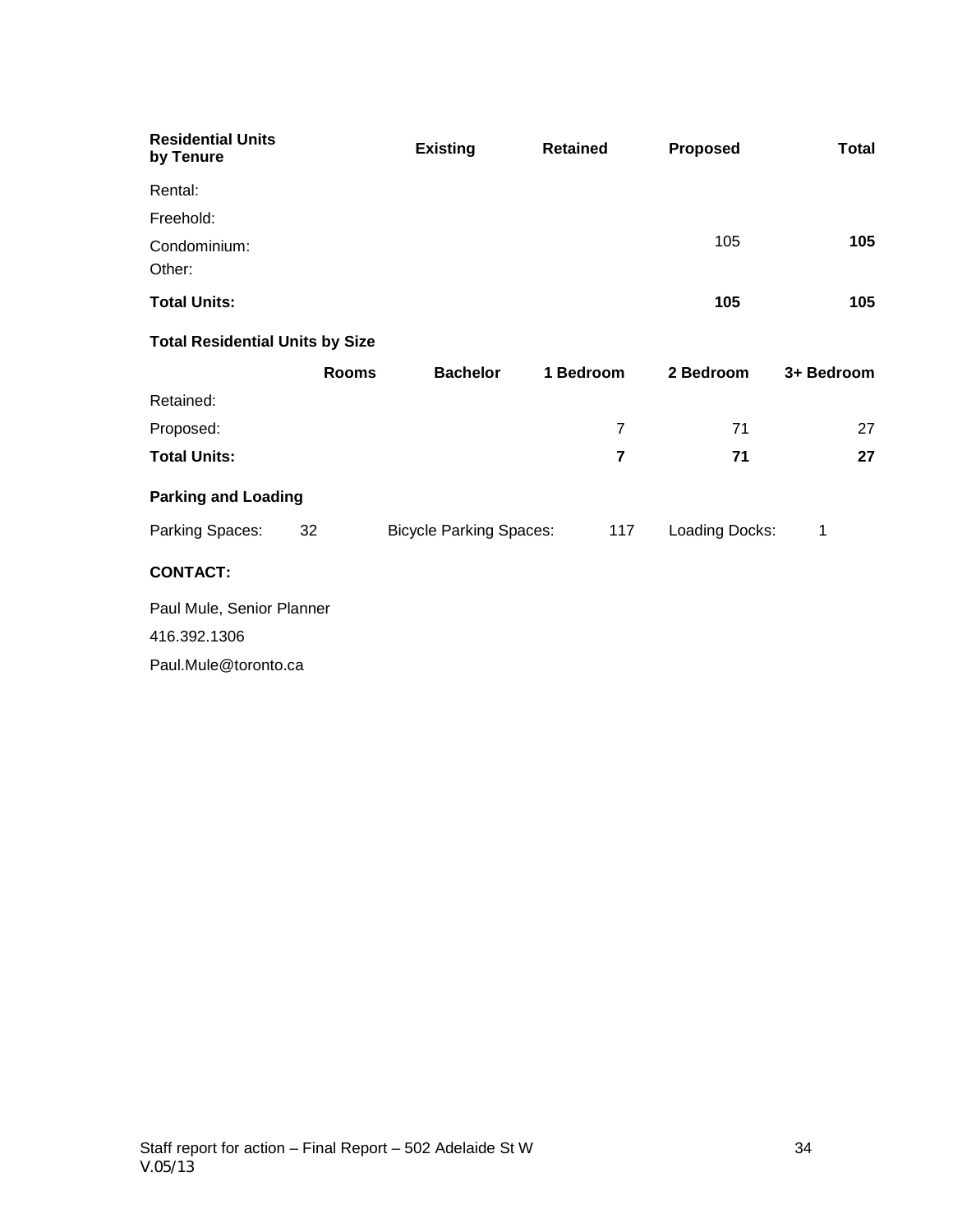## **Attachment 8: Draft Zoning By-law Amendment 438-86**

To be available at the June, 6, 2018, Toronto & East York Community Council Meeting